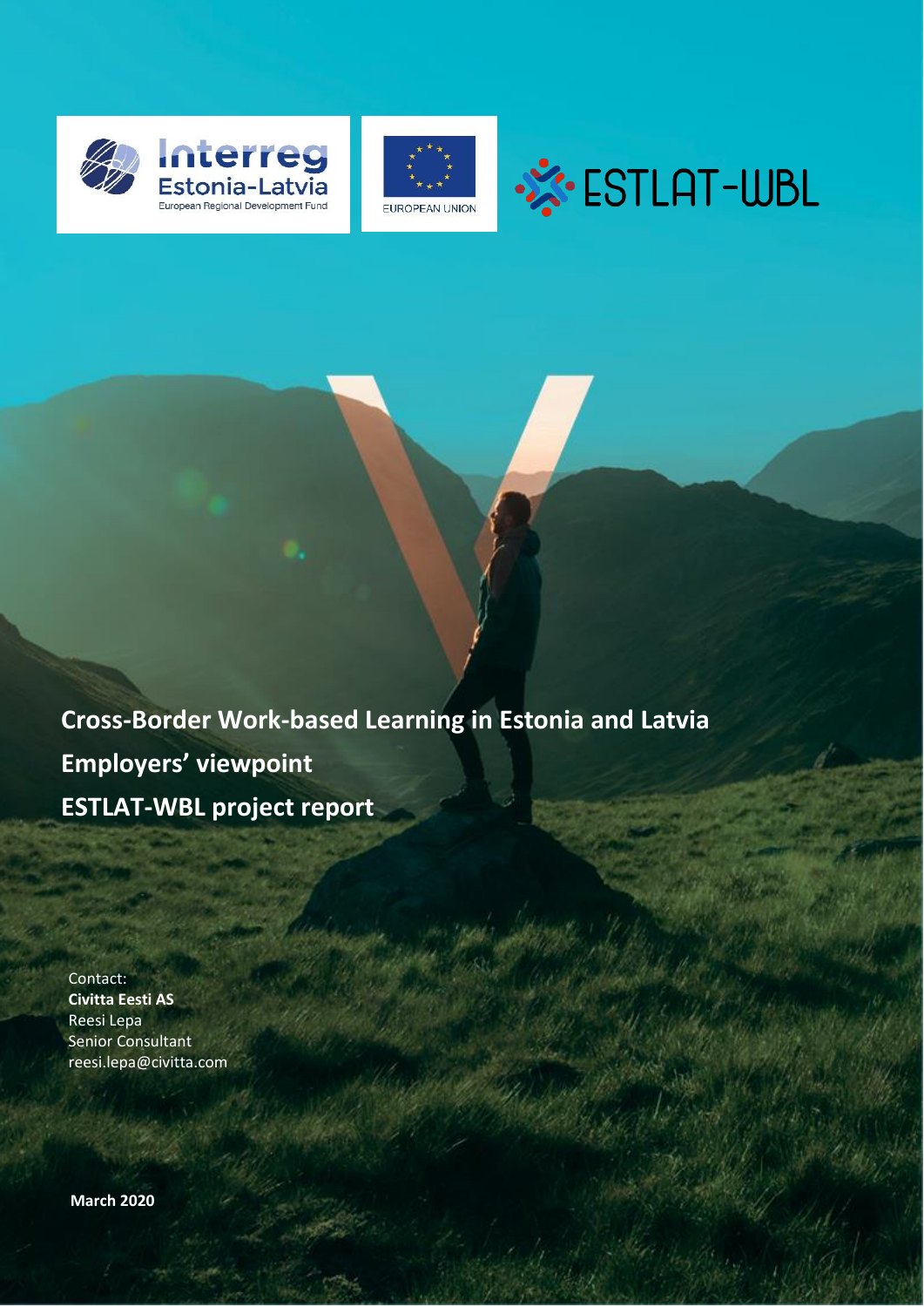# **TABLE OF CONTENTS**

|      | 3. ENTERPRISES' PREPARATION, NEED AND WILLINGNESS TO HIRE INTERNS IN ESTONIA AND LATVIA  4 |  |
|------|--------------------------------------------------------------------------------------------|--|
| 3.1. |                                                                                            |  |
| 3.2. | Enterprises' Problems, Expectations and Needs Related to the Job Market  5                 |  |
| 3.3. | Enterprises' General Experience in Providing Traineeships to Vocational Learners and       |  |
|      | 4. ENTERPRISES OFFERING AN INTERNSHIP IN SOUTHERN ESTONIA AND NORTHERN LATVIA REGIONS  9   |  |
|      |                                                                                            |  |
| 4.2. |                                                                                            |  |
|      |                                                                                            |  |
|      |                                                                                            |  |
|      |                                                                                            |  |
|      |                                                                                            |  |
|      |                                                                                            |  |

*Disclaimer*

*This document reflects the views of the author. The managing authority of the programme is not liable for how this information may be used.*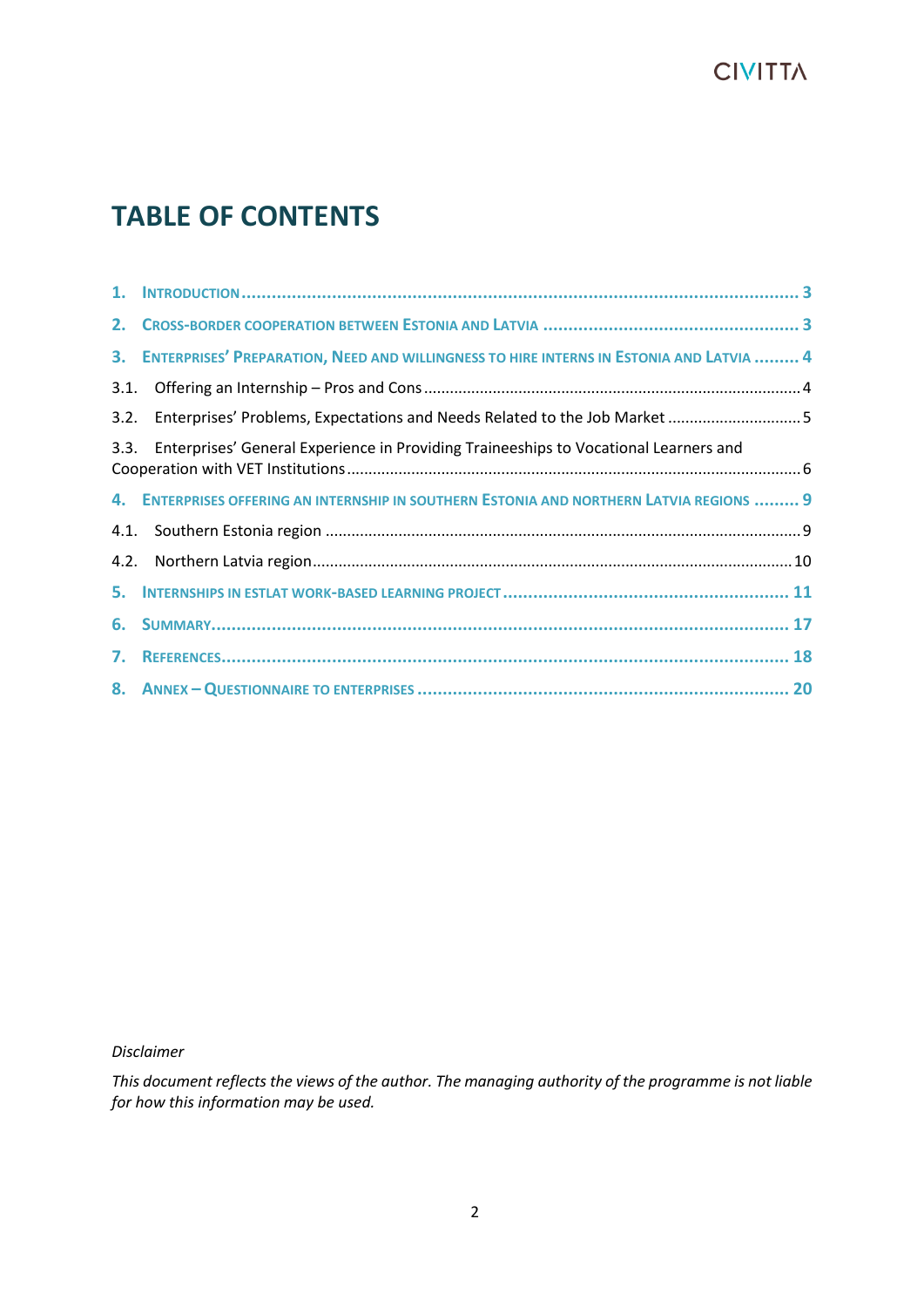

## <span id="page-2-0"></span>**1. INTRODUCTION**

A work-based learning is a tripartite cooperation system involving schools, enterprises, and students. In general, internships are seemingly most beneficial to students, providing them with a combination of networking opportunities, specialized education, and relevant work experience. Thereby, giving them an advantage in the job market. Although hiring a young inexperienced individual can seem challenging, employers can benefit from an internship too. Several studies demonstrate that one of the main motivating aspects of internship programmes from the enterprises' point of view is the relatively inexpensive labour and the opportunity to tap into a pool of potential employees. However, there are many more benefits that enterprises can gain from internships outweighing the cons.

In addition to national work-based learning experience, long-term cooperation between employers and VET schools across borders will lead to greater integration and flexibility of labour markets, more employment opportunities for young people and bigger pool of talents for employers. This will also lead to improved cooperation and integration in the region, especially focusing on sectors important for border regions, and increased entrepreneurs' understanding and practical skills in work with apprentices.

ESTLAT-WBL project aims to support the cross-border work-based learning (WBL) mobilities of vocational education students, based on cooperation between vocational education and training (VET) schools and employers on both sides of Latvia-Estonia border.

This report presents wider background of Estonia-Latvia cooperation in the field of work-based learning as well as viewpoints and needs of enterprises in cross-border region, who are willing to participate in WBL system and have a long-term interest in it, their readiness to cooperate with neighbour country VET schools and learners in WBL system, the benefits, obstacles and their needs in offering WBL. The report includes the challenges and opportunities for future.

# <span id="page-2-1"></span>**2. CROSS-BORDER COOPERATION BETWEEN ESTONIA AND LATVIA**

The geographic proximity, close history, cultural similarities and friendly relations between Estonia and Latvia have paved the way to the constant evolvement of the close cooperation, and steady growth in the trade and tourism sector. The collaborative relations of two neighbouring countries are further supported in many fields by the European Commission advocating multiple level cross-border interactions and funding interaction initiatives, such as projects and programmes (the Estonia-Latvia Programme 2012-2020 received 38M EUR from the European Regional Development Fund to initiate joint projects in the focus areas entrepreneurship, heritage, tourism, environmental awareness, water management, small harbours, labour commuters, Valga-Valka centre). Furthermore, to enhance the bilateral cross-border cooperation, in 2004, the Estonian-Latvian Intergovernmental Commission was established, to develop a strategy for Estonian-Latvian interactions within EU border cooperation programmes. The main objective of the policy was to facilitate the border-crossing procedure and create a supportive environment for enterprises in the border regions within several areas, including social and medical services; transport, energy, and environmental protection; education, tourism and sports, and transportation.

In addition to the regular meetings of the heads of the state and relations at the executive level, frequent communication is taking place between other state institutions and among the business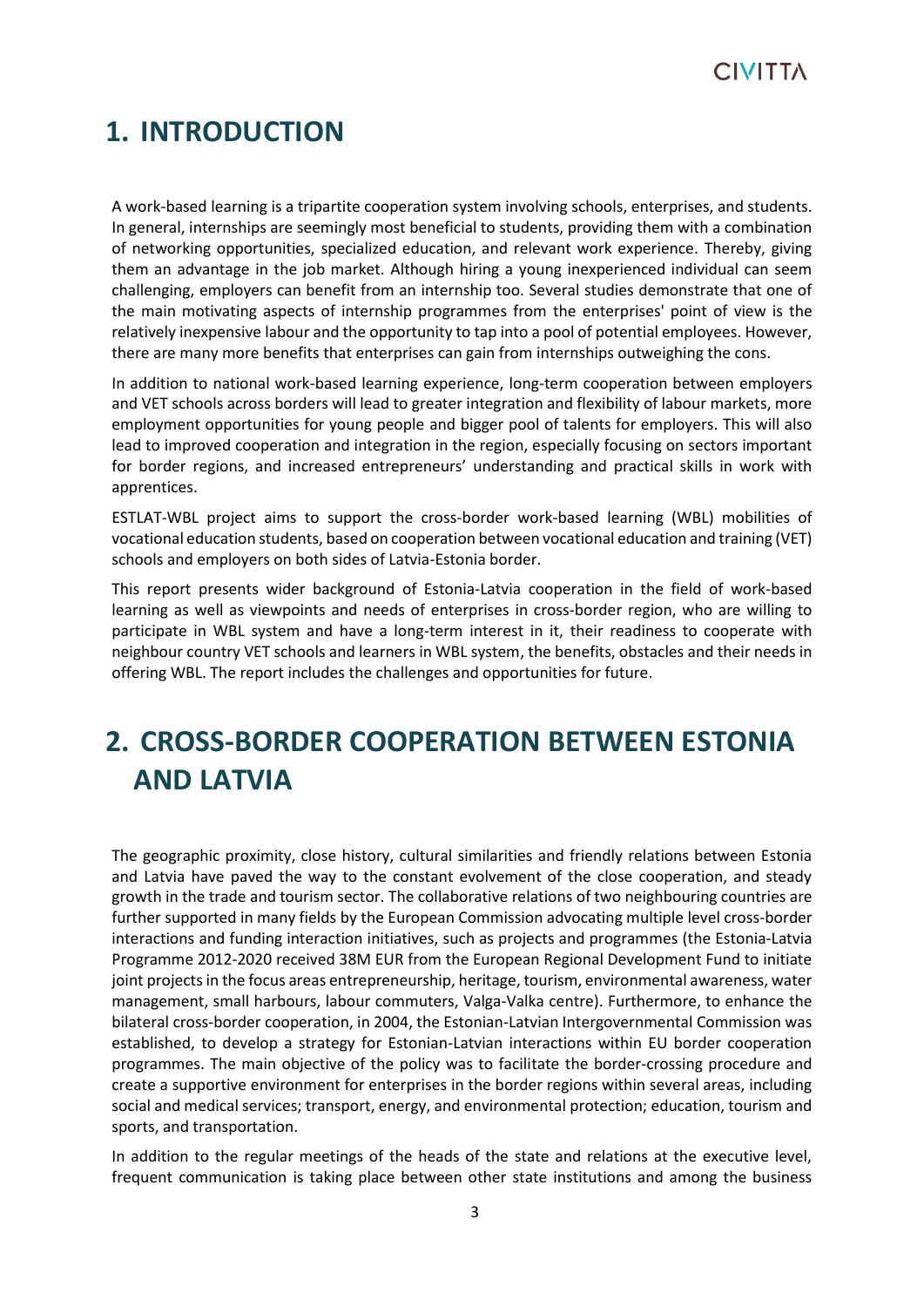community. According to the Estonians Ministry of Foreign Affairs, Latvia remains among Estonia's five main cooperation partners. Latvia is a continually growing export market for Estonian products, as well as services. Latvia was the third trade partner with Estonia at 8.8%. In 2017, the import of Latvian products to Estonia amounted to 8,4% of total imports.<sup>1</sup> Closer cooperation between the neighbours also allows for more efficient usage of resources, facilitating a new quality of development in the economy level that will make the two co-operating partners more attractive for international partners. Moreover, a project – Delbi was initiated, which promotes partnership and cross-border cooperation between Estonian and Latvian companies and relevant B2B matchmaking intending to facilitate trading or joint-venture with companies.<sup>2</sup>

The tourism sector has also surged between the two countries in recent years. The trends show a considerable increase in the number of Latvian tourists, mostly visiting Tartu, Pärnu, and Saaremaa. The number of Estonian families visiting Sigulda, Jurmala, and Riga has also increased over the years. According to a study by Enterprise Estonia (EAS), the main tourist attractions are thematic centres, such as the Science Centre AHHAA in Tartu and Lottemaa in Pärnu.<sup>3</sup> The wide selection of spas is also attracting Latvian visitors to Pärnu during winter.

One of the factors hindering the communication between the two nations is the limited usage of neighbours' language. The knowledge of each other's language is relatively low, creating a strong language barrier, which impedes the mobility of students and workers. However, there are a few possibilities to learn Estonian, which can be acquired at the Estonian school in Riga; Latvian language courses are offered at the University of Tartu Language Centre and in a couple of Estonian schools in the border regions. In addition, the younger generation generally has a high fluency in English, and the majority of the older generation speaks Russian.

The tighter relations and cooperation between the two nations are more likely to evolve near the border regions where already frequent mobility exists and communities can form easily, illustrated by the close relations between Valka and Valga. A Joint Secretariat was established, which co-ordinates their cooperation and communication on an everyday basis. The Valka/Valga slogan "1 City, 2 States" embodies the vision that is implemented by educational and cultural projects between the two countries, as well as projects aimed at a more profound integration into the EU.

The cross-border cooperation between the two small countries is strengthened by numerous projects, programmes, that encourage more students and workers to mobility; and the enlivened collaboration in tourism and business sector serve the best interests of both nations.

# <span id="page-3-0"></span>**3. ENTERPRISES' PREPARATION, NEED AND WILLINGNESS TO HIRE INTERNS IN ESTONIA AND LATVIA**

### <span id="page-3-1"></span>3.1. OFFERING AN INTERNSHIP – PROS AND CONS

**FUTURE EMPLOYEES |** Internships provide excellent opportunities to meet prospective employees. Moreover, seeing the interns in action and getting the first impression of how they would fit into the

<sup>3</sup> [Ahhaa keskuses, Lottemaal ja Pärnu spaades vastanud Läti turistid 2015.-](https://static2.visitestonia.com/docs/3112794_vk-uuring2015-2016-lati-turistid.pdf) 2016.a. väliskülastajate uuringu [põhjal,](https://static2.visitestonia.com/docs/3112794_vk-uuring2015-2016-lati-turistid.pdf) EAS uuring, , accessed on April 19<sup>th</sup>, 2019.

<sup>&</sup>lt;sup>1</sup> [Latvia, overview,](https://vm.ee/en/countries/latvia?display=relations) Estonian Ministry of Foreign Affairs, accessed on April 19<sup>th</sup>, 2019.

<sup>&</sup>lt;sup>2</sup> Delbi<sub>2</sub>, accessed on April 19<sup>th</sup>, 2019.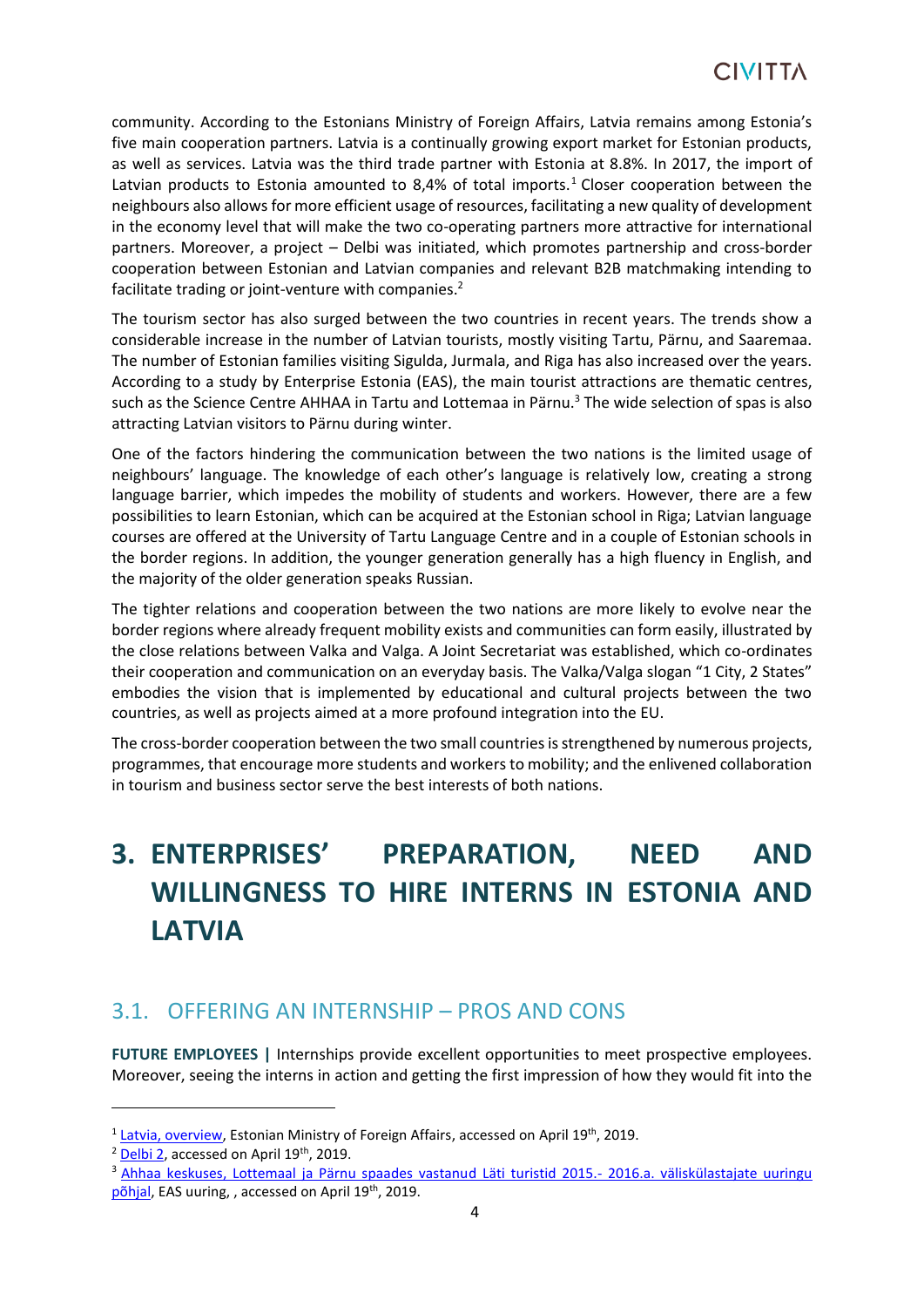team can provide a much better overview of the prospective employee rather than reading the resumes of the applicants. Considering the contribution, expenses, time, etc. the enterprises invest in the interns, one of the aspects that the enterprises count on is the interns' willingness to work for the enterprise after graduating. According to a study conducted by The Estonian Employers' Confederation involving Estonian enterprises, almost 70% of the respondents highlighted the importance of the intern becoming a future employee after graduating.<sup>4</sup> This aspect becomes even more prominent when enterprises face a decision whether to hire an international intern, because of the decreased likelihood of them moving and starting a career in a foreign country. A study by TalTech, however, indicates that more than 50 percent of international students' in Estonia plans to stay and look for a job.<sup>5</sup>

**WORKLOAD |** On one hand, taking on an intern will provide the enterprise with an extra set of hands, and thereby reducing the workload of the employees. On the other hand, enterprises may fear that the workload increases with the added mentoring responsibility.

**(IN)EXPERIENCE |** One of the concerns the enterprises face that may lead to opting against hiring interns is their inexperience, especially when the work requires skills of a specialist. However, when there is a lack of skilled workers in the job market, taking on an apprentice provides an excellent opportunity to train potential future employees.

**ENTERPRISES' IMAGE |** The advertising factor of participating in internship programs can't be underestimated. Employers can gain brand recognition and improved community relations through internship programmes, as well as augment employee morale. Moreover, supporting the work market enterers gaining valuable qualifications will improve enterprises' image.

**INTERNATIONAL INTERNS |** Some extra challenges arise with hiring international interns, such as cultural and language barriers.<sup>6</sup> Nevertheless, a foreign specialist in the team could bring new ideas and contacts from foreign countries, and the company can find a new employee with a good knowledge of the target market and a foreign language, thereby open doors to international markets.

## <span id="page-4-0"></span>3.2. ENTERPRISES' PROBLEMS, EXPECTATIONS AND NEEDS RELATED TO THE JOB MARKET

The continued economic growth and the subsequent decline in unemployment in recent years, finding skilled specialists and people with relevant work experience has become an ever-increasing concern for public and private enterprises. According to a survey conducted in 2016 by Estonian Employers' Confederation, an overwhelming majority of the enterprises pointed out that there is a lack of over 50% qualified employees within the enterprise. The findings also highlighted that the new job market entrants lack general skills and practical experience, causing employers' dissatisfaction with the job market.<sup>7</sup> Similarly, according to a survey by the Latvian Employers Confederation, 70% of employers have significant trouble finding employees, highly-skilled employees in particular.<sup>8</sup>

Education and vocational training systems are expected to equip individuals with the skills needed to succeed in today's labour markets, but general dissatisfaction with the job market refers to a

<sup>4</sup> [Eesti tööandjate valmisolek ja takistused õpipoisiõppe ja praktikakohtade pakkumiseks,](https://www.employers.ee/wp-content/uploads/Ettev%C3%B5tjate-k%C3%BCsitlus-praktika-ja-%C3%B5pipoisi%C3%B5pe-2016-3.pdf) Tööandjad, Tallinn 2016, accessed on April 23rd, 2019.

<sup>&</sup>lt;sup>5</sup> [Üle poole TTÜ välistudengitest kavatseb Eestisse tööle jääda,](https://www.taltech.ee/ttu-uudised/uudised/avaleht-8/ule-poole-ttu-valistudengitest-kavatseb-eestisse-toole-jaada/) Tallinna Tehnikaülikool, 14.07.2015, accessed on April 22nd, 2019.

<sup>6</sup> Martin Laine, [Välistudengitel napib praktikat,](https://www.ph.ee/koik-uudised/valistudengitel-napib-praktikat-620) Pärnu Postimees, 20.11.2015, accessed on April 19th, 2019.

<sup>7</sup> [Eesti tööandjate valmisolek ja takistused õpipoisiõppe ja praktikakohtade pakkumiseks,](https://www.employers.ee/wp-content/uploads/Ettev%C3%B5tjate-k%C3%BCsitlus-praktika-ja-%C3%B5pipoisi%C3%B5pe-2016-3.pdf) Tööandjad, Tallinn 2016, accessed on April 23rd, 2019.

<sup>&</sup>lt;sup>8</sup> Aiga Pelane[, Number of foreigners working in Latvia grows steadily,](https://eng.lsm.lv/article/economy/economy/number-of-foreigners-working-in-latvia-grows-steadily.a230436/) Public broadcasting of Latvia, 30.03.2017, accessed on May 15<sup>th</sup>, 2019.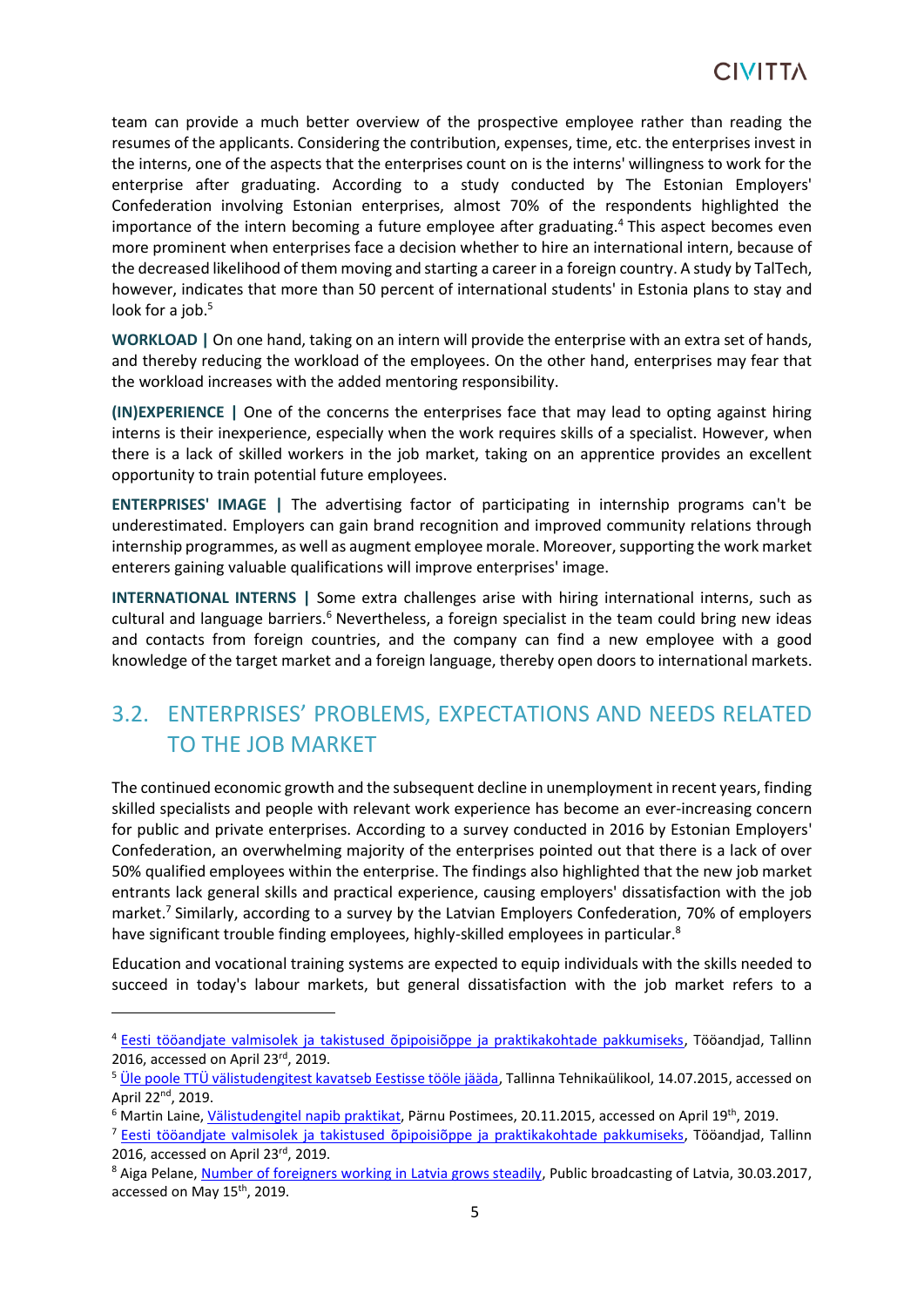substantial mismatch between the needs of the enterprises and the education system. There is also a clear imbalance of theoretical and practical education, where the majority of the study period focuses on the theory. Although the theoretical knowledge is crucial for the students' competencies, practical skills are valued by employers. Thus, the combination of students' experiences gained in (higher) education and the experiences acquired at a workplace should be prioritized.

Matching supply and demand can also be achieved through boosting cross-border labour mobility. The scarcity of skilled specialists on the job market causes the flow of foreign labour to increase in Estonia and Latvia.<sup>9</sup> Although the language barrier continues to be a significant problem in hiring foreign workers, several international enterprises, and especially start-ups, welcome foreign workers and use English as their primary language at work.

## <span id="page-5-0"></span>3.3. ENTERPRISES' GENERAL EXPERIENCE IN PROVIDING TRAINEESHIPS TO VOCATIONAL LEARNERS AND COOPERATION WITH VET INSTITUTIONS

Rather low interest in VET students among Estonian enterprises was starting to enliven in 2005 with the European Social Funds (ESF) project "Implementing a workplace-based learning form (apprenticeship) in the VET system," involving 185 companies. By 2014, the number of companies involved was 256 within the academic year.<sup>10</sup> A new programme to better align employers' needs and development of vocational and higher education was created by the Ministry of Education and Research in 2017 with the support of  $ESF<sup>11</sup>$  Innove Foundation is implementing the programme with the aim to support the development of vocational and higher education in meeting labour market needs. Internship and work-based learning programmes are being developed and implemented and opportunities for additional language learning offered. To build the image and promote vocational education, vocational skills festival Young Master, which includes competitions is organised.<sup>12</sup>

In Latvia, the EU Erasmus+ programme project WBL-Baltic, implemented during 2014-2017, was one of the most impactful projects laying the foundations for internship programmes. Following the lead of Germany, Austria, and the other two Baltic countries, Latvia introduced the concept and legal framework of work-based learning in 2016. However, it was rather hindering for the enterprises at first, who struggled with the tight criteria – the enterprise had to pay salary or a stipend, and the tutor had to have professional and pedagogical competence.<sup>13</sup> In the frame of the ESF project, a total of 2169 enterprises in Latvia and 38 VET schools signed an intention agreement to participate in WBL.<sup>14</sup>

In general, the main factors hindering the readiness to hire interns is the lack of resource – the high workload of mentors, leaving no time for supervising, scarce payment opportunities and covering all the costs that are involved with the internship. Another thing often pointed out by the enterprises is the mismatch between the timing – enterprises are more motivated to hire interns when there is a seasonal job, but times may overlap with the exam session or school break. Also, a few aspects that seems to be problematic for the enterprises is that the curricula differ from real life and the practice objectives are unclear for trainees. Enterprises have also highlighted that although they would like to hire interns, many positions require specific knowledge or skills – technical or competency

<sup>&</sup>lt;sup>9</sup> Ministry wants to bring in 2,000 [foreign workers via Enterprise Estonia,](https://news.err.ee/691051/ministry-wants-to-bring-in-2-000-foreign-workers-via-enterprise-estonia) ERR, 21.03.2018, accessed on April 24<sup>th</sup>, 2019.

<sup>&</sup>lt;sup>10</sup> [Eesti hariduse ja tööturu vajaduste kokkusobitamine,](https://www.employers.ee/wp-content/uploads/images_pdf_EESTI_HARIDUSE_JA_TOOTURU_VAJADUSTE_KOKKUSOBITAMINE.pdf) Tööandjate Keskliit 2015, accessed on April 22<sup>nd</sup>, 2019.

 $11$  [Õpipoisiõpe,](https://www.hm.ee/et/opipoiss) Haridus- ja Teadusministeerium, accessed on April 20<sup>th</sup>, 2019.

<sup>&</sup>lt;sup>12</sup> [Education Projects,](https://www.innove.ee/en/education-projects/) Innove, accessed on April 20<sup>th</sup>, 2019.

<sup>&</sup>lt;sup>13</sup> [Country specific needs analysis report](https://www.kpmpc.lt/kpmpc/wp-content/uploads/2017/03/Need-Analysis-19-06-2017.pdf) for three Baltic countries - Lithuania, Latvia, Estonia, Erasmus+ Programme, BAFA, 2017, accessed on May 14<sup>th</sup>, 2019.

<sup>14</sup> ILP4WBL report.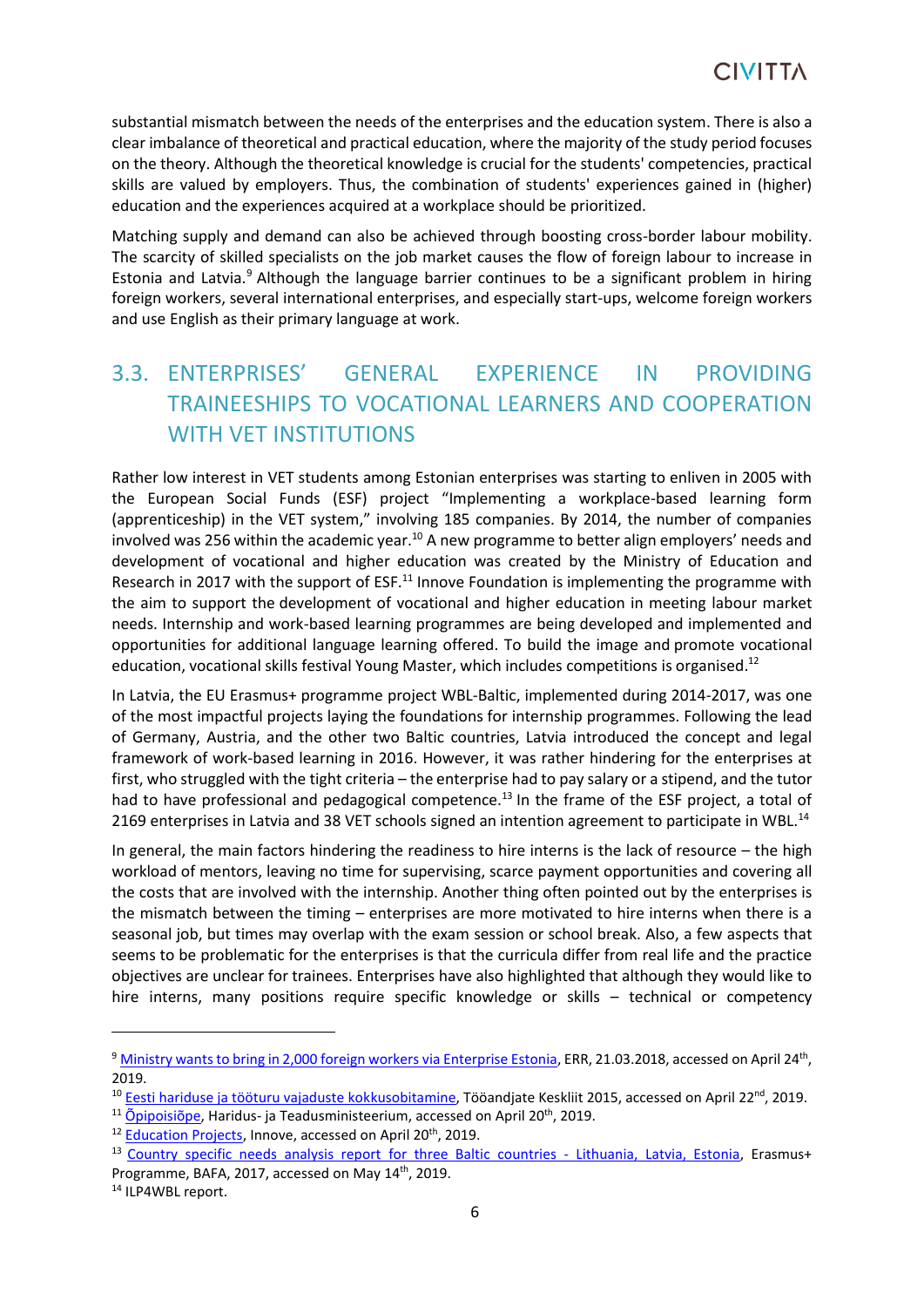requirements. Some other factors that prevent offering a traineeship programme include the work assignments may require access to business secrets that the company cannot allow, the assignments are subject to age limits, and the customers may not want a low-skilled trainee who works slowly and can make mistakes.<sup>15</sup>

Nevertheless, companies generally have a good attitude towards workplace-based learning, and according to a comprehensive study conducted by Praxis, involving 500 Estonian enterprises, many employers are ready to accept more trainees than schools can provide.<sup>16</sup> Another two studies conducted by The Estonian Employers' Confederation demonstrate further that enterprises are open to internship programmes (Figure  $1)^{17}$ ,<sup>18</sup>, which raises the question, why only a small percentage of them do.



#### **FIGURE 1: ENTERPRISES' WILLINGNESS TO OFFER INTERNSHIP TO VET STUDENTS**

The number of enterprises offering internship decreases noticeably when it comes to international students (Figure 2).<sup>19</sup> According to a study conducted by Estonian Employers' Confederation, only 32% of the enterprises would hire foreign interns, the rest are hesitant to do so. The main reason is usually the language barrier and therefore purely practical (for example, instruction in English), but also organizational factor comes into play, e.g. employee prejudices.<sup>20</sup>

<sup>19</sup> [Eesti hariduse ja tööturu vajaduste kokkusobitamine,](https://www.employers.ee/wp-content/uploads/images_pdf_EESTI_HARIDUSE_JA_TOOTURU_VAJADUSTE_KOKKUSOBITAMINE.pdf) Tööandjate Keskliit 2015, accessed on April 22<sup>nd</sup>, 2019.

<sup>&</sup>lt;sup>15</sup> [Eesti hariduse ja tööturu vajaduste kokkusobitamine,](https://www.employers.ee/wp-content/uploads/images_pdf_EESTI_HARIDUSE_JA_TOOTURU_VAJADUSTE_KOKKUSOBITAMINE.pdf) Tööandjate Keskliit 2015, accessed on April 22<sup>nd</sup>, 2019. <sup>16</sup> Mihkel Nestor, Kirsti Nurmela, [Kutseharidus ja muutuv tööturg.](http://www.praxis.ee/wp-content/uploads/2014/03/Kutseharidus-ja-muutuv-t%C3%B6%C3%B6turg.-T%C3%B6%C3%B6andjate-uuringu-l%C3%BChiversioon.pdf) Tööandjate uuringu lühikokkuvõte. PRAXIS

<sup>2013,</sup> accessed on April 23rd, 2019.

<sup>&</sup>lt;sup>17</sup> [Eesti hariduse ja tööturu vajaduste kokkusobitamine,](https://www.employers.ee/wp-content/uploads/images_pdf_EESTI_HARIDUSE_JA_TOOTURU_VAJADUSTE_KOKKUSOBITAMINE.pdf) Tööandiate Keskliit 2015. accessed on April 22<sup>nd</sup>, 2019.

<sup>&</sup>lt;sup>18</sup> [Eesti tööandjate valmisolek ja takistused õpipoisiõppe ja praktikakohtade pakkumiseks,](https://www.employers.ee/wp-content/uploads/Ettev%C3%B5tjate-k%C3%BCsitlus-praktika-ja-%C3%B5pipoisi%C3%B5pe-2016-3.pdf) Tööandjad, Tallinn 2016, accessed on April 23rd, 2019.

<sup>&</sup>lt;sup>20</sup> [Toomas Tamsar,](https://www.aripaev.ee/a/toomas-tamsar) [Välistudengid Eestisse praktikale ja tööle,](https://www.aripaev.ee/arvamused/2018/08/15/toomas-tamsar-valistudengid-eestisse-praktikale-ja-toole) Äripäev, 15.08.2018, accessed on April 22<sup>nd</sup>, 2019.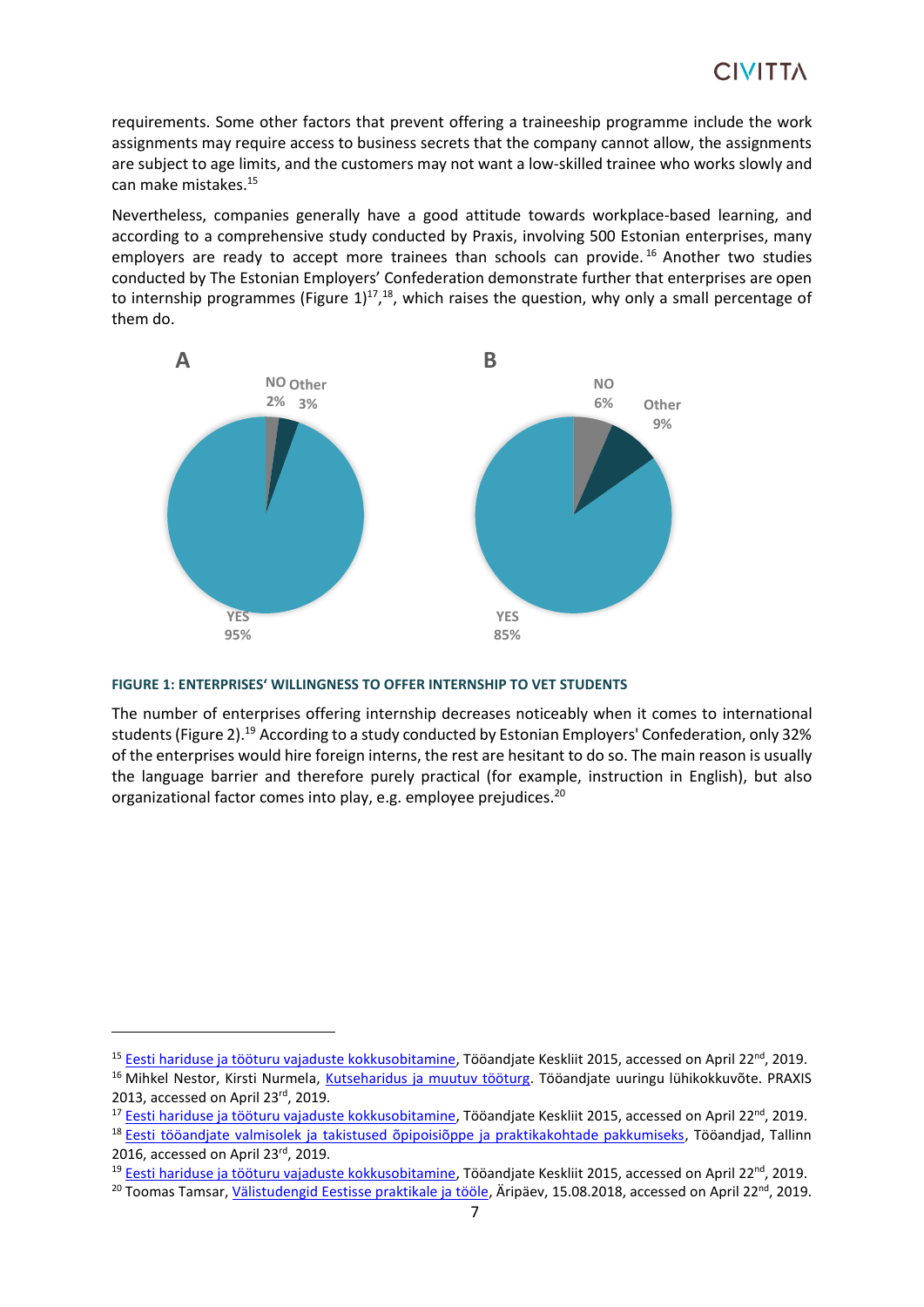

#### **FIGURE 2: ENTERPRISES' WILLINGNESS TO HIRE INTERNATIONAL INTERNS**

According to a study, the companies that have not taken on interns in recent years point out the low interest of apprentices to come to practice in their company. The respondents also highlighted that one of the primary concerns with apprenticeship programmes is the little social maturity and general attitude of young people in VET. The reputation of vocational education is further harmed by a few cases where young people, who are starting the VET studies have not obtained the necessary basic knowledge and their attitude is not suitable for the labour market. Those few bad experiences tend to be generalized to the entire vocational education system.<sup>21</sup> It was also mentioned that a lack of time and suitable mentors to supervise the trainees are few other aspects enterprises struggle with.

Close cooperation and communication between enterprises and VET schools could stimulate the participation of enterprises in work-based learning programmes. According to a study, the main reason for the lack of cooperation between VET institutions and enterprises is the passivity of both parties. However, over 70% of enterprises consider it necessary to cooperate with vocational schools. In the manufacturing industry in particular - 100% of the respondents emphasize the importance of cooperation with VET schools.<sup>22</sup>

In general, enterprises rate interactions with VET schools good: 7.9% of the responding companies are very satisfied with their cooperation with VET institutions; 39.3% rated the interactions functional; 29.2% satisfactory; 5.6% bad and 14.6% lack of cooperation, no respondents rated collaboration to be terrible.<sup>23</sup> Besides internships, cooperation between VET schools and enterprises exists in many forms (Figure 3), most commonly enterprises receive school excursions and send employees to the VET institution for in-service training<sup>24</sup>,<sup>25</sup>.

<sup>&</sup>lt;sup>21</sup> Mihkel Nestor, Kirsti Nurmela, [Kutseharidus ja muutuv tööturg.](http://www.praxis.ee/wp-content/uploads/2014/03/Kutseharidus-ja-muutuv-t%C3%B6%C3%B6turg.-T%C3%B6%C3%B6andjate-uuringu-l%C3%BChiversioon.pdf) Tööandjate uuringu lühikokkuvõte. PRAXIS 2013, accessed on April 23rd, 2019.

 $22$  Ibid.

<sup>&</sup>lt;sup>23</sup> [Eesti hariduse ja tööturu vajaduste kokkusobitamine,](https://www.employers.ee/wp-content/uploads/images_pdf_EESTI_HARIDUSE_JA_TOOTURU_VAJADUSTE_KOKKUSOBITAMINE.pdf) Tööandjate Keskliit 2015, accessed on April 22<sup>nd</sup>, 2019.  $24$  Ibid.

<sup>&</sup>lt;sup>25</sup> Mihkel Nestor, Kirsti Nurmela, [Kutseharidus ja muutuv tööturg.](http://www.praxis.ee/wp-content/uploads/2014/03/Kutseharidus-ja-muutuv-t%C3%B6%C3%B6turg.-T%C3%B6%C3%B6andjate-uuringu-l%C3%BChiversioon.pdf) Tööandjate uuringu lühikokkuvõte. PRAXIS 2013, accessed on April 23rd, 2019.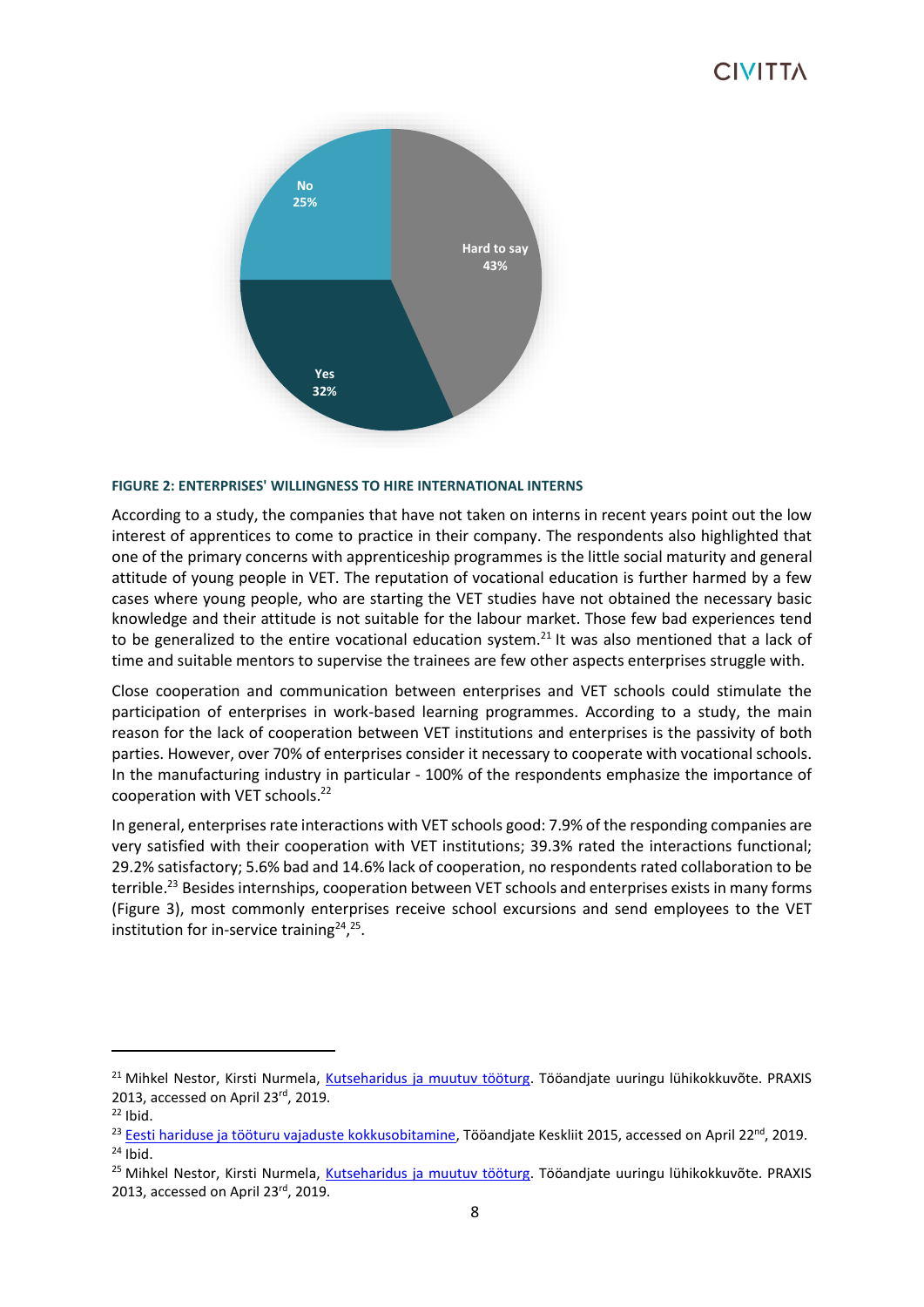

#### **FIGURE 3: CURRENT COOPERATION BETWEEN ENTERPRISES AND VET SCHOOLS, %**

The general low awareness about internship possibilities decreases the number of enterprises offering the training programme - 22% of entrepreneurs who did not provide apprenticeships to VET students were not aware of the option. The results of the study indicate the lack of cooperation between enterprises and VET schools. VET institutions should introduce more apprenticeship opportunities to companies. But companies themselves could also be more willing to announce their wishes to schools.<sup>26</sup>

Most of the enterprises emphasize the fact that if the employer takes part in the teaching, the state must compensate the expenses accompanying with the internship. Therefore, public institutions at all levels should recognize the potential of VET-business cooperation and stimulate and facilitate their development. The multiple levels of collaboration between education institutions, policymakers, and enterprises is therefore of paramount importance and would help to close the gap between the supply and the need in the labour market.

# <span id="page-8-0"></span>**4. ENTERPRISES OFFERING AN INTERNSHIP IN SOUTHERN ESTONIA AND NORTHERN LATVIA REGIONS**

### <span id="page-8-1"></span>4.1. SOUTHERN ESTONIA REGION

In South Estonian region bigger cities like Tartu have more internship possibilities to offer compared to smaller cities/towns, which tend to have more production industry traineeship programmes. The summer capital Pärnu, with its touristic attractions and spas, opens possibilities for a short-run job

<sup>&</sup>lt;sup>26</sup> Mihkel Nestor, Kirsti Nurmela, [Kutseharidus ja muutuv tööturg.](http://www.praxis.ee/wp-content/uploads/2014/03/Kutseharidus-ja-muutuv-t%C3%B6%C3%B6turg.-T%C3%B6%C3%B6andjate-uuringu-l%C3%BChiversioon.pdf) Tööandjate uuringu lühikokkuvõte. PRAXIS 2013, accessed on April 23rd, 2019.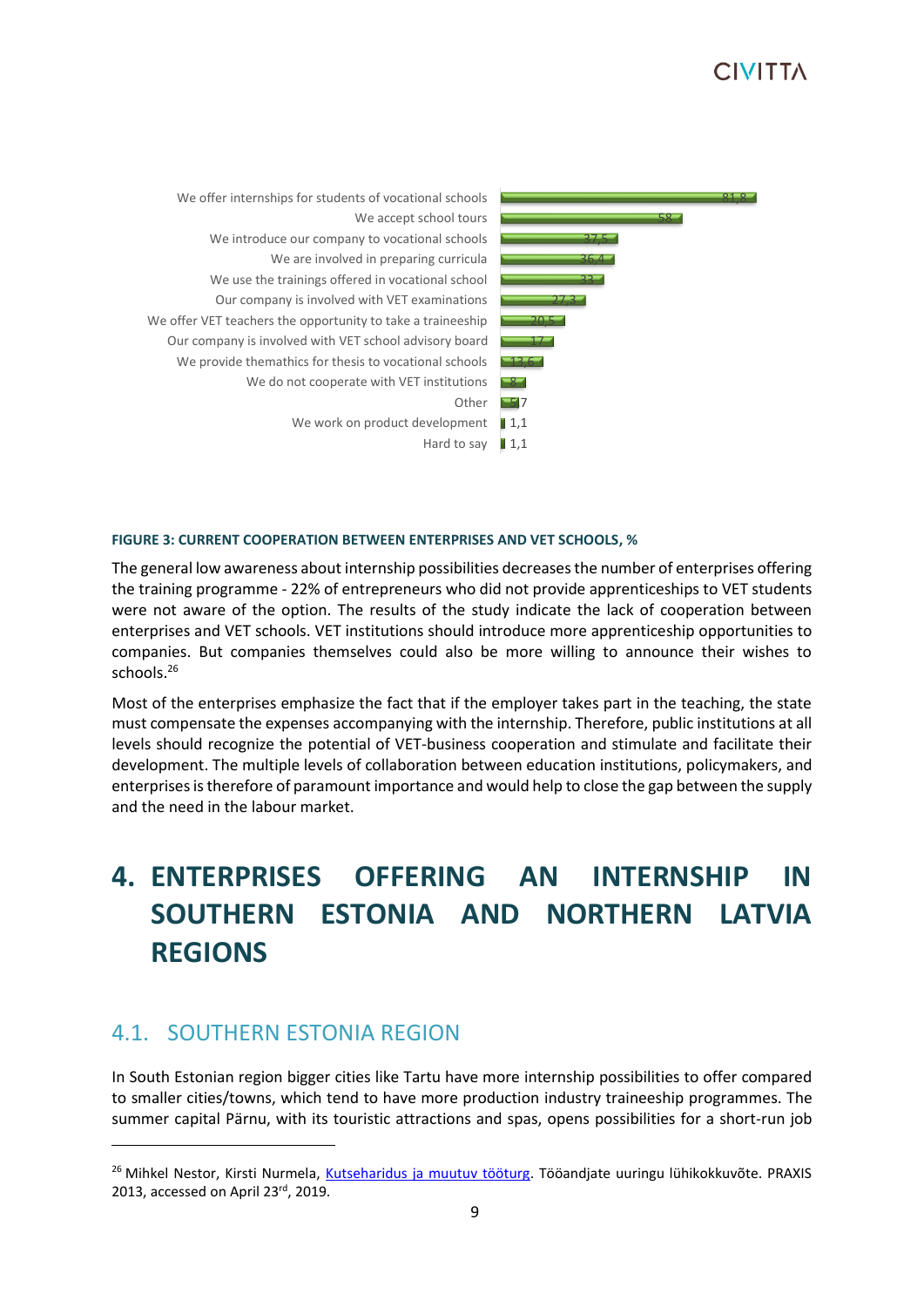during the tourist peak season. Especially in the hospitality sector, where different language skills is an advantage. Besides that, thematic centres welcome young individuals, such as the Science Centre AHHAA and Estonian National Museum (ERM).

In general, internship positions are offered to VET students more often than others by bigger companies.<sup>27</sup> Many of these have headquarters located in Tallinn, with subdivisions (and/or work is carried out) across Estonia. These cover various sectors, such as energy (Eesti Enegria), water supply and sanitation (Pärnu Vesi), finance and banking (Swedbank AS and SEB bank), telecommunication (Tele2, Telia and Elisa), construction (Merko Ehitus Eesti), textile (Wendre), mechanics (Amserv grupi AS), and media (Postimees).

Big retailers such as Kaubamaja and Selver offer many types of internship positions that vary from financial management, accounting, business analysis, human resource management, information technology, customer service, sales management, sales representative, and more. Selver AS cooperates with many different educational institutions and organizations, providing students with practical learning opportunities. However, Selver, for example, is primarily interested in apprentices with whom it is possible to establish permanent employment relationship in the future. Similarly, to Selver, other big trade enterprises like Rimi and Maxima offer various positions and possibilities for the interns.

Many smaller companies offer an internship too, such as Hanza Mechanics in Tartu specialized in mechanics and electronics; Moller auto in Pärnu, offering archiving and customer service internship positions, Powtec OÜ in Võru, an electrical construction company, who however only accepts interns with a previous basic electricity knowledge.

Work-based learning is also supported by ministries and public authorities – internship positions are offered by the Ministry of Education and Research, the Ministry of Economic Affairs and Communications, the Estonian Rescue Board, to name a few.

Despite the language barrier, many enterprises are willing to hire foreign interns. One of the most outstanding is Ericsson Eesti AS, whose activities in offering internships and supporting international students have been long-term, systematic, and prominent. In the medical field, Tartu university hospital laboratory and the hospital of Pärnu is another excellent example of a good cooperation between international students and enterprises.

## <span id="page-9-0"></span>4.2. NORTHERN LATVIA REGION

In the frame of the ESF project, a total of total 2169 enterprises in all regions of Latvia representing sectors: transport and logistics, tourism and beauty, agriculture and food production, metalworking, chemical product manufacturing, construction, forestry, printing sector, finance sector, textile product manufacturing, electronics and information communication technologies have signed an agreement to participate in WBL demonstrating the increase in the relevance and growing interest in the enterprises.<sup>28</sup>

With the enlivened tourism, the possibilities for foreign labour and interns in the tourism and hospitality sector is growing substantially. With the higher number of international visitors, the hotels, resorts, tourism offices, and information centres, restaurants, attractions, all looking to hire over the busy season.

Similarly, to Estonia, bigger companies are more willing to take on interns, as they have more resources and positions to offer, such as Swedbank. In general, enterprises in Latvia offer mostly internship to international students in the IT sector, where the working language is English.

 $27$  Ibid.

<sup>28</sup> ILP4WBL report.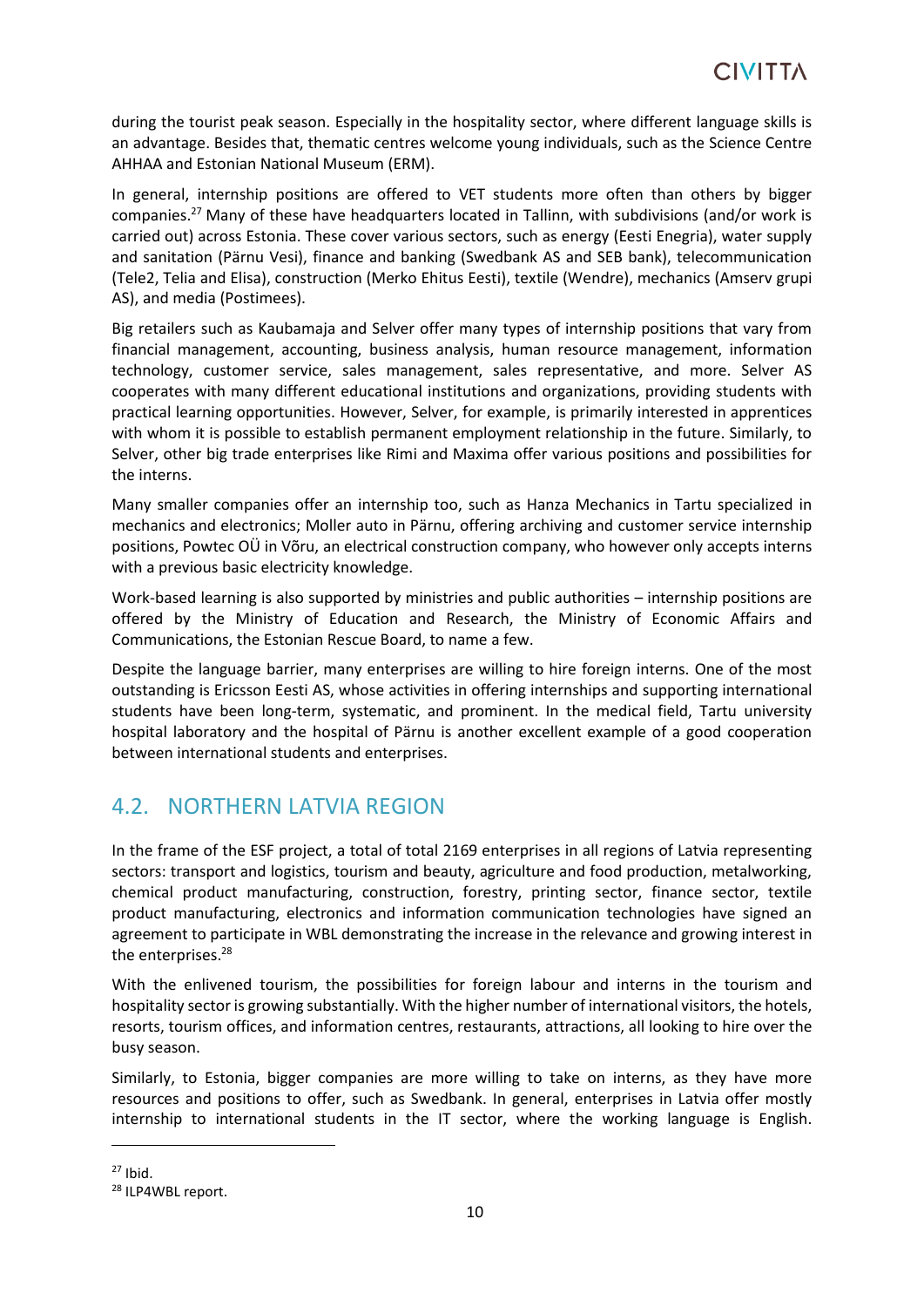International students are often recruited by start-ups, needing the international exposure and advocating for the multicultural team.

Also, some of the companies, have agreements with Latvian VET schools, which means that they are providing an internship for certain number of the students each year. For example, company "Valmiera Glass" are taking mechatronics students each year from Valmieras VET school. It is very good for the school and students, who do not need to spend their time to find a company for internship. On the other hand – if student from another city VET school wants to go for an internship to this particular company and he contacts it a long time before, he might also be rejected, since they have limited positions at the time.

Similarly, as in Estonia, also in this Latvian region, smaller companies are taking trainees for certain positions, like, mechanics or carpenters. But bigger companies are offering more positions for potential internship, like HR, finance, marketing departments and so on. And of course, companies are willing to take trainees, who might stay after the end of the internship to continue as an employee of the company. That is why, some of the companies are not very open to take foreign students for internship, since there is a big chance, that he will not stay there to work.

As for the work-based learning in Latvia, there is a huge project going on, which is being implemented by the LDDK (Latvijas Darba devēju konfederācija – The Employers Confederation of Latvia). During the project, it is planned that work-based learning trainings will be provided for 3150 Latvian VET school students. Project is being implemented from 27/01/2017 to 31/08/2023 and the budget for whole project period is 20 572 986 EUR.<sup>29</sup>

# <span id="page-10-0"></span>**5. INTERNSHIPS IN ESTLAT WORK-BASED LEARNING PROJECT**

Altogether 5 Vocational Education Schools and 17 enterprises participate in the ESTLAT WBL project. 2 VET Schools from Latvia – Smiltene Technical School, Cesis Technical and Design School, and 3 VET Schools from Estonia – Tartu Vocational Education Centre, Võru County Vocational Education Centre, Valga County Vocational Education Centre**.** 12 enterprises from Latvia have offered internship places to Estonian vocational school students and 12 enterprises from Estonia have offered internship places to Latvian vocational school students. In order to receive insight from these enterprises, a questionnaire was distributed among the enterprise tutors. 22 enterprise tutors (out of 24) replied, which makes the response rate extremely good – 91,6%.

**THE FIELDS OF PARTICIPATING COMPANIES |** To give the vocational schools' students the best experience and find the most suitable enterprises for the work-based learning, specific companies were searched that matched the professions taught in these 5 VET schools. Therefore, most enterprises participating in the ESTLAT WBL project operate in the field of production / manufacturing both in Estonia and Latvia. There are also a few hotels and catering companies, construction and real estate enterprises, and enterprises active in the fields of agriculture, education, information technology and health care (see Figure 4). Among the distribution shown in Figure 4, three veterinarian enterprises from Estonia participated.

<sup>29</sup> ESF projekts «Profesionālo izglītības iestāžu audzēkņu dalība darba vidē balstītās mācībās un mācību praksēs uzņēmumos» Nr. 8.5.1.0/16/I/001 atbilstoši SAM 8.5.1, [http://www.lddk.lv/projekts/darba-vide-balstitas](http://www.lddk.lv/projekts/darba-vide-balstitas-macibas/)[macibas/,](http://www.lddk.lv/projekts/darba-vide-balstitas-macibas/) accessed on January 24<sup>th</sup>, 2020.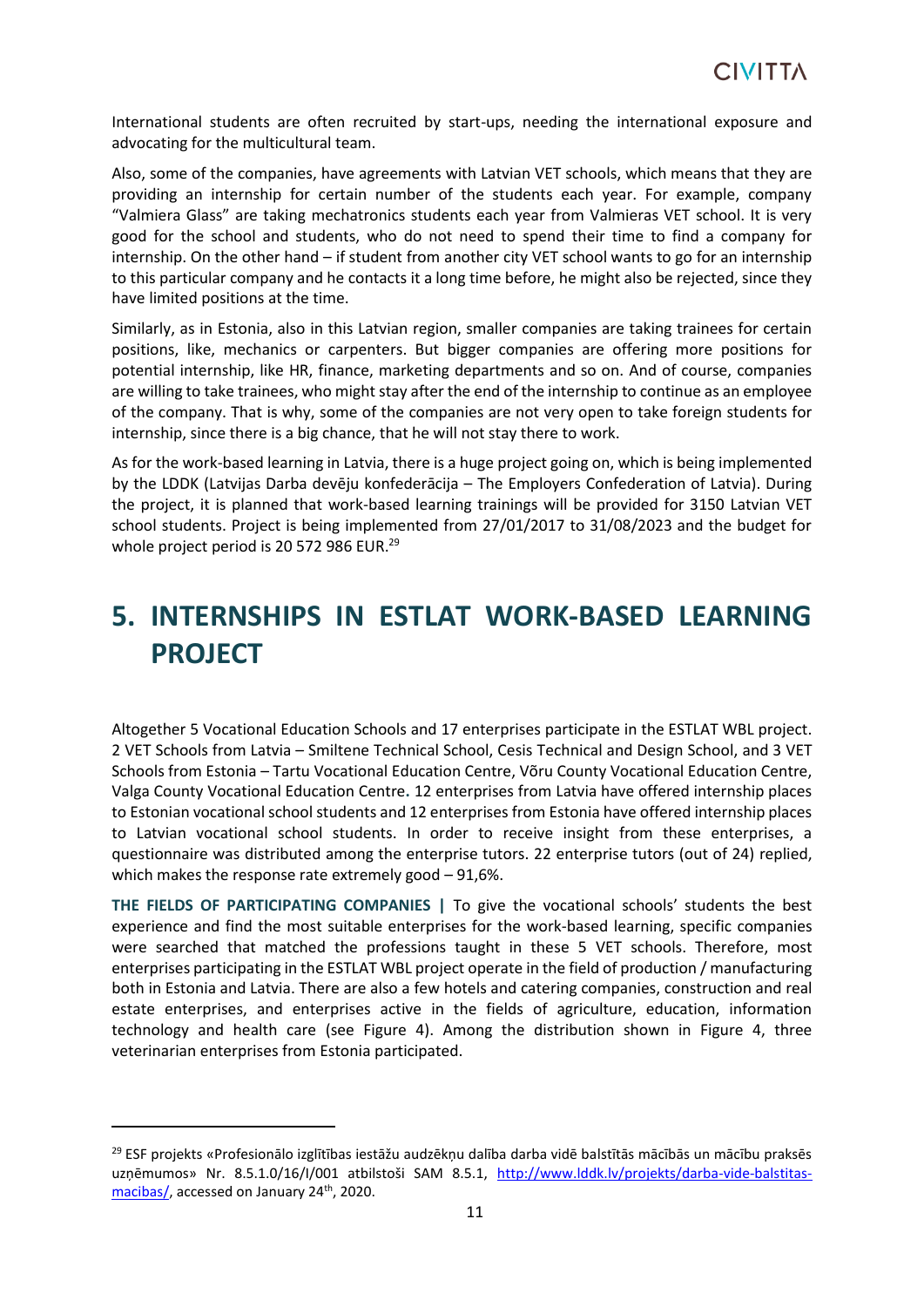

### Company's main field of operation

#### **FIGURE 4. COMPANY'S MAIN FIELD OF OPERATION**

**MAIN BENEFITS |** The main benefits for enterprises to offer an internship to international students were quite similar for entrepreneurs from both Estonia and Latvia. The main benefit was said to **support the students in acquiring relevant skills** and **discovering potential future employees**. Also, mentoring experience and the image of the company is considered to improve, when work-based learning is offered to students. Reducing overall employee workload is more important for Estonian companies and finding extra workforce with minimal costs for Latvian companies (see Figure 5). Among other reasons to offer internship, possibility for employees to develop leading skills and exchange views with young people were mentioned.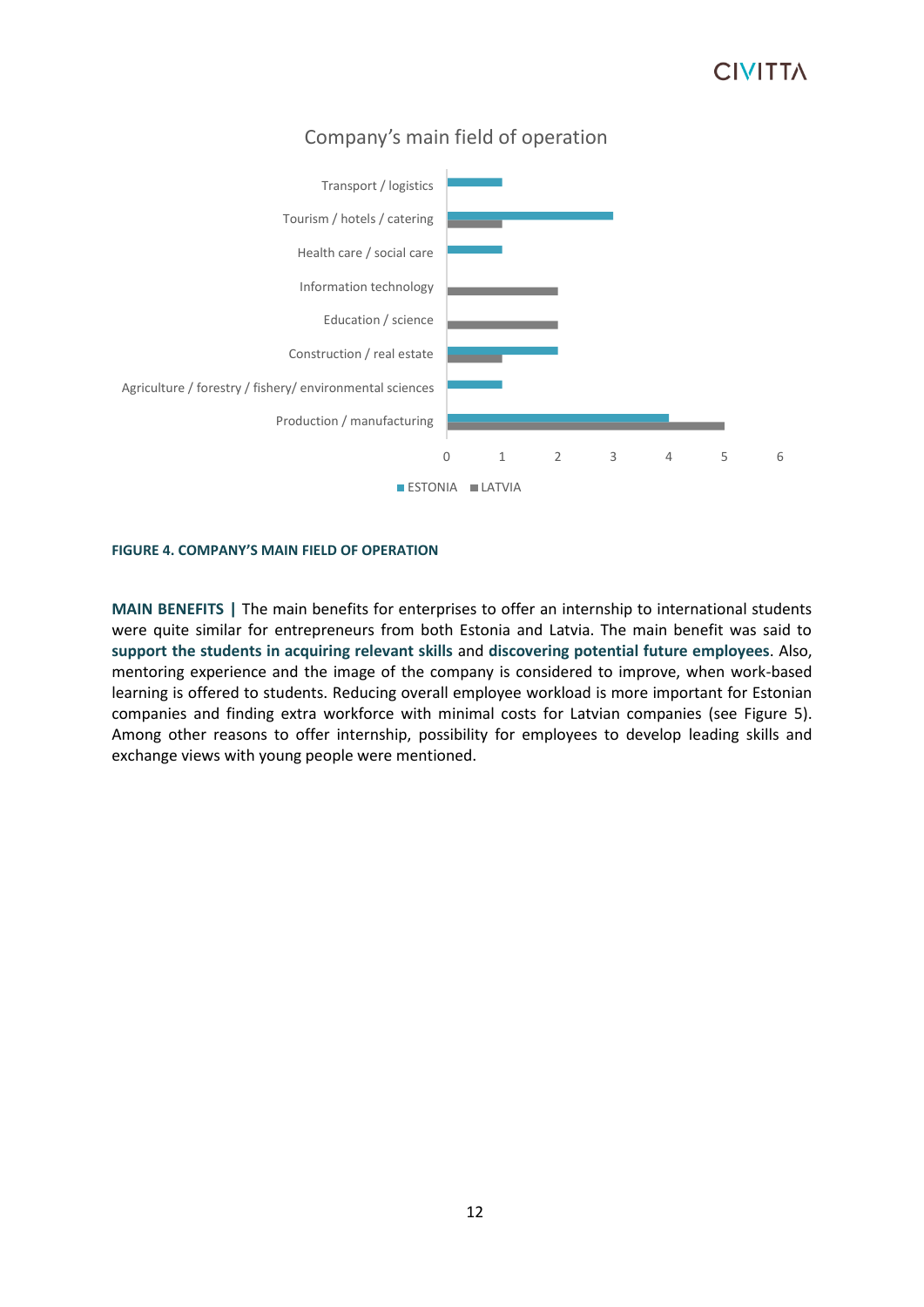### What are/would be the main benefits for your company to offer an internship to international students?



#### **FIGURE 5. WHAT ARE/WOULD BE THE MAIN BENEFITS FOR YOUR COMPANY TO OFFER AN INTERNSHIP TO INTERNATIONAL STUDENTS?**

**MAIN OBSTACLES|** As the enterprise tutors were given the opportunity to list 3 most important factors they consider as obstacles in offering an internship to international students, the variation is quite big (see Figure 6). However, the single most often mentioned obstacle is the **language barrier**. Young students in Estonia and Latvia tend to speak English as their first foreign language, but enterprises do not always have tutors to teach students in English. In more traditional industries, often even Russian is preferred. Therefore, an opportunity for language support has been offered in the ESTLAT WBL project to students as well as to tutors from vocational schools and enterprises.

Estonian companies consider the **lack of information about potential international interns** and **little cooperation with VET schools** as important obstacles for work-based learning, although Latvian companies mention these as well. **Little experience and competence of interns** is a slightly more important obstacle for Latvian companies, although important for both, while only Estonian companies say that little or no mentoring experience of their own employees might be an obstacle.

In many cases, enterprises do not have to pay salary for international students, this is covered from other sources, and presumably this is the cause why only one of the companies has mentioned scarce payment opportunities for interns as an obstacle. However, some Estonian companies view possible internship-related expenses as potential obstacles. Among other obstacles, one Latvian company mentioned too short internship period and one Estonian company legal obstacles in registering international student as a non-paid worker in Estonian Tax and Customs Board.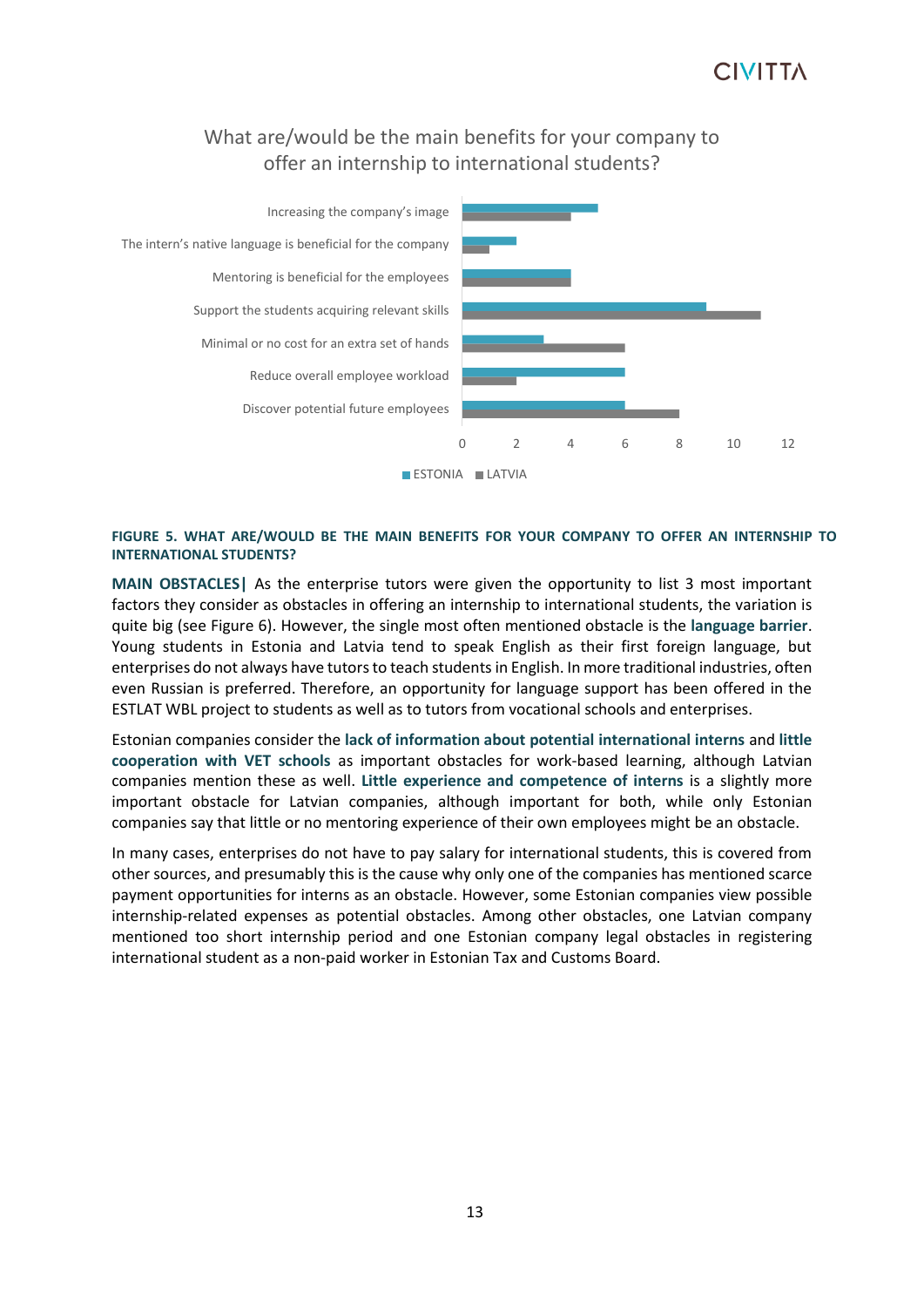### What are the main obstacles in offering an internship to international students?



#### **FIGURE 6. WHAT ARE THE MAIN OBSTACLES IN OFFERING AN INTERNSHIP TO INTERNATIONAL STUDENTS?**

**NEEDS OF ENTERPRISES |** Considering the needs of companies in order to offer internship to a foreign student, Estonian and Latvian enterprises are quite similar (see Figure 7). **Good cooperation with VET schools** and **more information about internship possibilities** are the most important factors for enterprises. Enterprises consider direct contact with schools important in offering internship to students. **Cost compensation for the company** related to offering internship and **minimising language barriers** are also considered topics that need attention. Although Estonian companies previously mentioned little or no mentoring experience of their own employees as a potential obstacle, none of them see the need for additional mentor-training for the employees.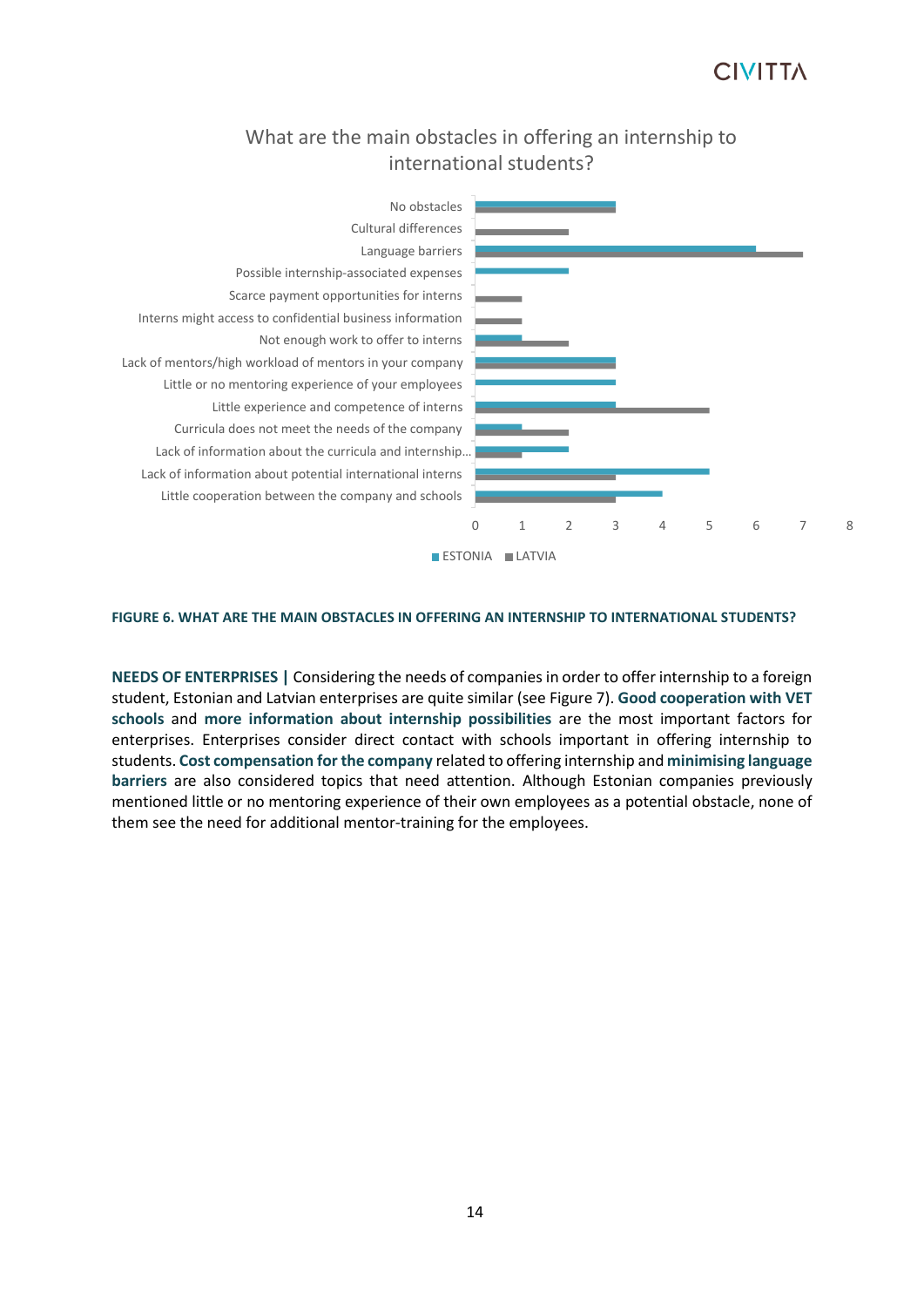### What do you, as a company, need in order to offer an internship to a foreign student?



#### **FIGURE 7. WHAT DO YOU, AS A COMPANY, NEED IN ORDER TO OFFER AN INTERNSHIP TO A FOREIGN STUDENT?**

**DURATION OF INTERNSHIP |** Estonian and Latvian companies appear to have quite similar preferences when it comes to the length of work-based learning period of students (see Figure 8). Majority of Estonian and Latvian companies prefer to take interns for 1 month, ca 1/3 prefer the internship period length to be 2 months. Only some companies see the internship lasting 3 months or longer. At the same time, none of the Estonian companies have suggested that internship could last less than a month.



#### **FIGURE 8. PREFERRED DURATION OF THE INTERNSHIP**

**INFORMATION CHANNELS |** Companies were asked what are the best channels for them to receive information about international interns and both for Estonian and Latvian company tutors the best way is to communicate directly with vocational schools, to get offers for work-based learning directly from schools (see Figure 9). In Latvia, also direct personal contacts with interns and availability of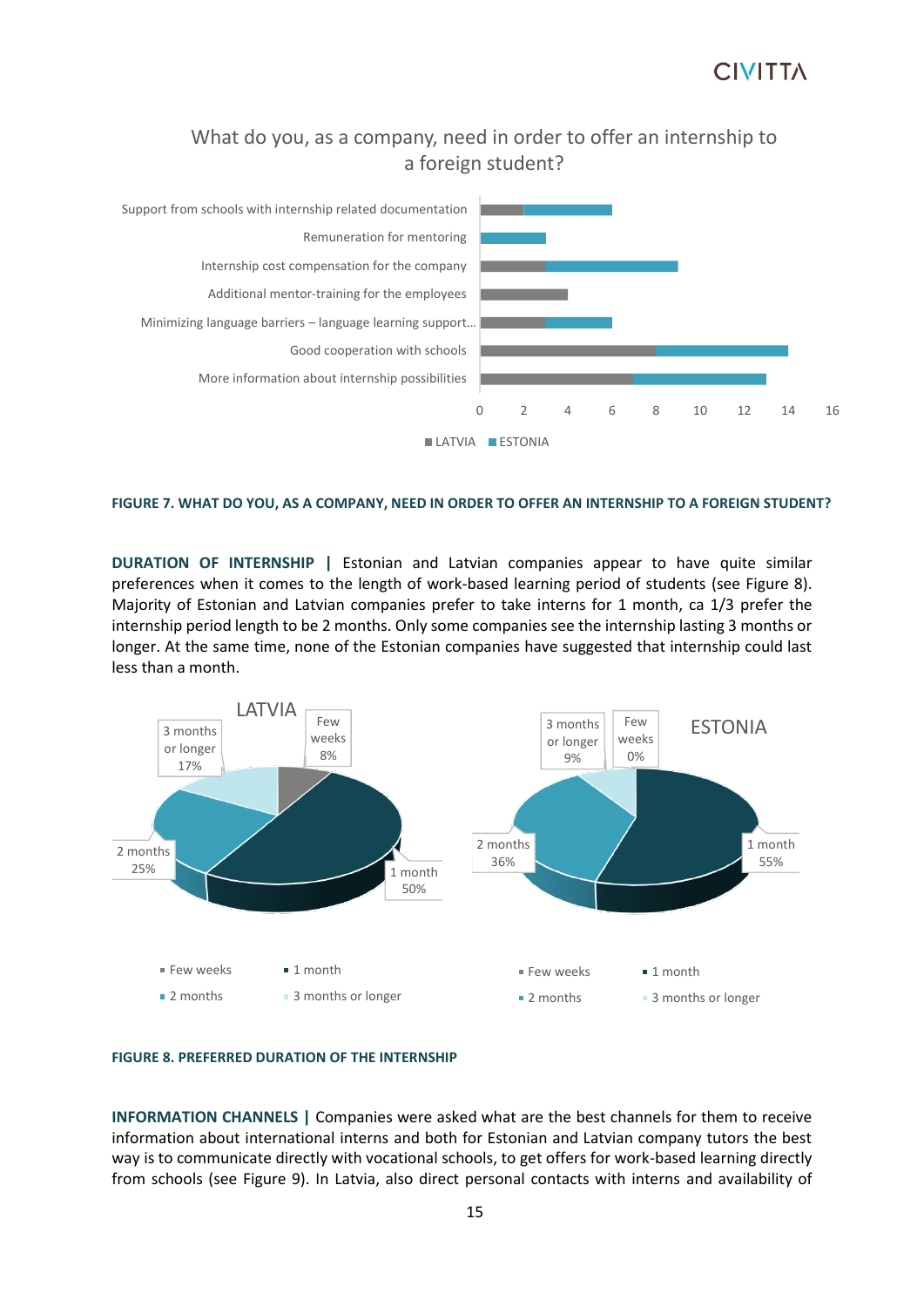specific databases are often important. Among other channels also social media, e.g. Facebook was mentioned.

> What are the best channels for you to receive information about international interns?



**FIGURE 9. WHAT ARE THE BEST CHANNELS FOR YOU TO RECEIVE INFORMATION ABOUT INTERNATIONAL INTERNS?**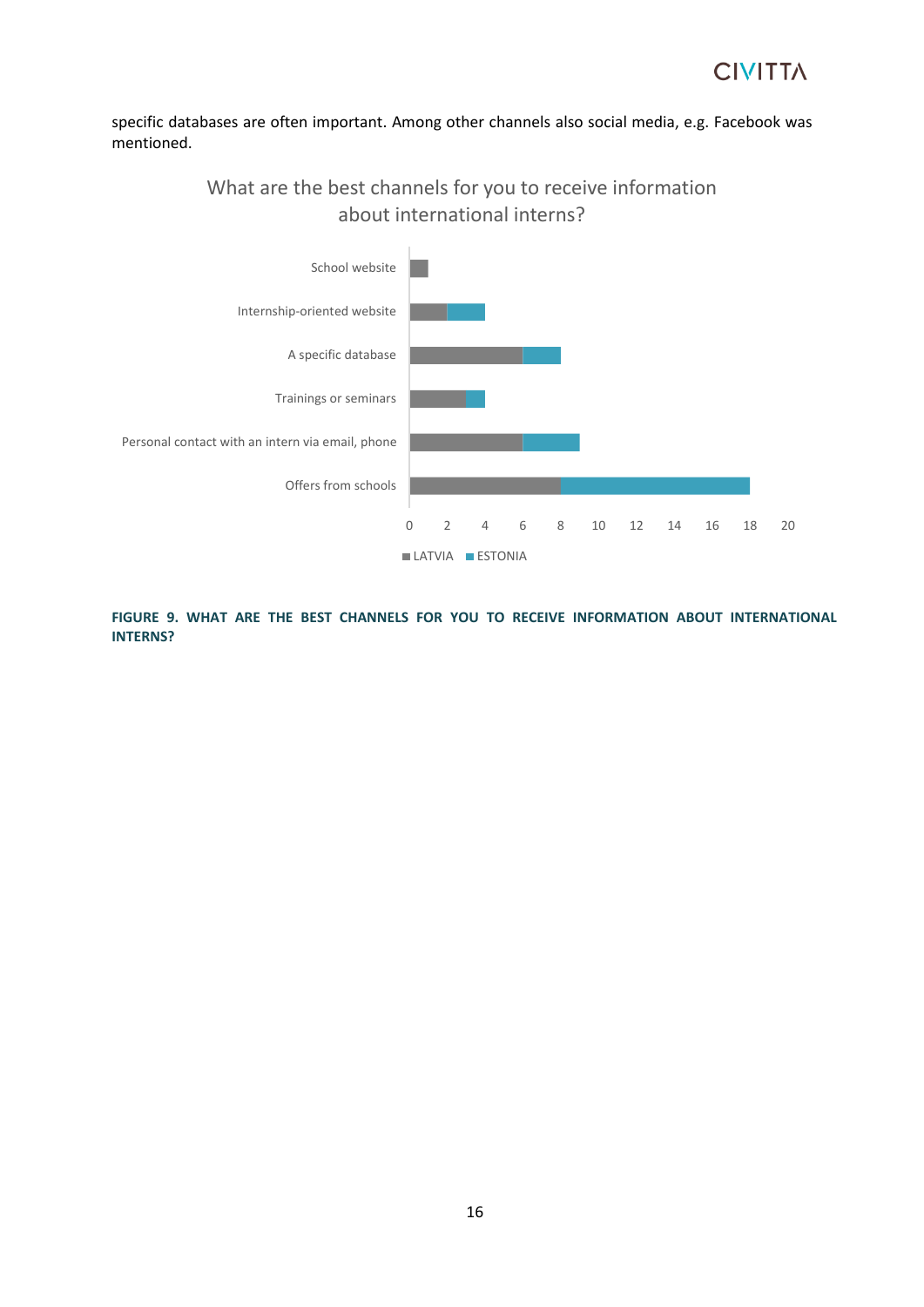# <span id="page-16-0"></span>**6. SUMMARY**

**ESTLAT WBL PROJECT |** ESTLAT work-based learning (WBL) project has been initiated to facilitate cross-border work-based learning between Latvian VET schools and Estonian companies and Estonian VET schools and Latvian companies. **5 participating VET schools** have sent students to **24 enterprises across the border**. To give the vocational schools' students the best experience, specific companies have been searched that match the professions taught in these schools. Therefore, most enterprises participating in the ESTLAT WBL project operate in the field of production / manufacturing both in Estonia and Latvia. There are also a few construction and real estate enterprises, and enterprises active in the fields of agriculture, education, information technology, health care, veterinary care and tourism.

**WORK-BASED LEARNING |** Learning does not only happen through formal education, it continues particularly in the work place, where specific qualifications are acquired. Therefore, the job market calls for a tight cooperation between enterprises and schools. An overwhelming majority of enterprises are interested in participating work-based learning programmes and have internship positions to offer. However, since the internship usually relies on enterprises resources, a strong support and cooperation system for the enterprises should be established, especially when international or cross-border internships are concerned.

**MAIN BENEFITS |** The main benefits for enterprises to offer an internship to international students were quite similar for entrepreneurs from both Estonia and Latvia. The main benefit was said to **support the students in acquiring relevant skills** and **discovering potential future employees**. Also, mentoring experience and the image of the company is considered to improve, when work-based learning is offered to students. Reducing overall employee workload is more important for Estonian companies and finding extra workforce with minimal costs for Latvian companies.

**MAIN OBSTACLES|** The single most often mentioned obstacle is the **language barrier**. Young students in Estonia and Latvia tend to speak English as their first foreign language, but enterprises do not always have tutors to supervise students in English. Estonian companies consider the **lack of information about potential international interns** and **little cooperation with VET schools** as important obstacles for work-based learning, although Latvian companies mention these as well. **Little experience and competence of interns** is a slightly more important obstacle for Latvian companies, although important for both, while only Estonian companies say that little or no mentoring experience of their own employees might be an obstacle.

**NEEDS OF ENTERPRISES |** The needs of Estonian and Latvian companies in offering internship to foreign students are quite similar – **good cooperation with VET schools** and **information about internship possibilities** are the most important factors. Enterprises consider direct contact with schools important in offering internship to students. **Cost compensation for the company** related to offering internship and **minimising language barriers** are also considered topics that need attention.

**DURATION OF INTERNSHIP |** Estonian and Latvian companies both prefer to take interns for 1 month, ca 1/3 prefer the internship period length to be 2 months. Only some companies see the internship lasting 3 months or longer.

**INFORMATION CHANNELS |** For both Estonian and Latvian company tutors, the best way to receive information about international interns is to **communicate directly with schools**, and get offers for work-based learning directly from schools. In Latvia, also direct personal contacts with interns and availability of specific databases are often important. Among other channels also social media, e.g. Facebook was mentioned.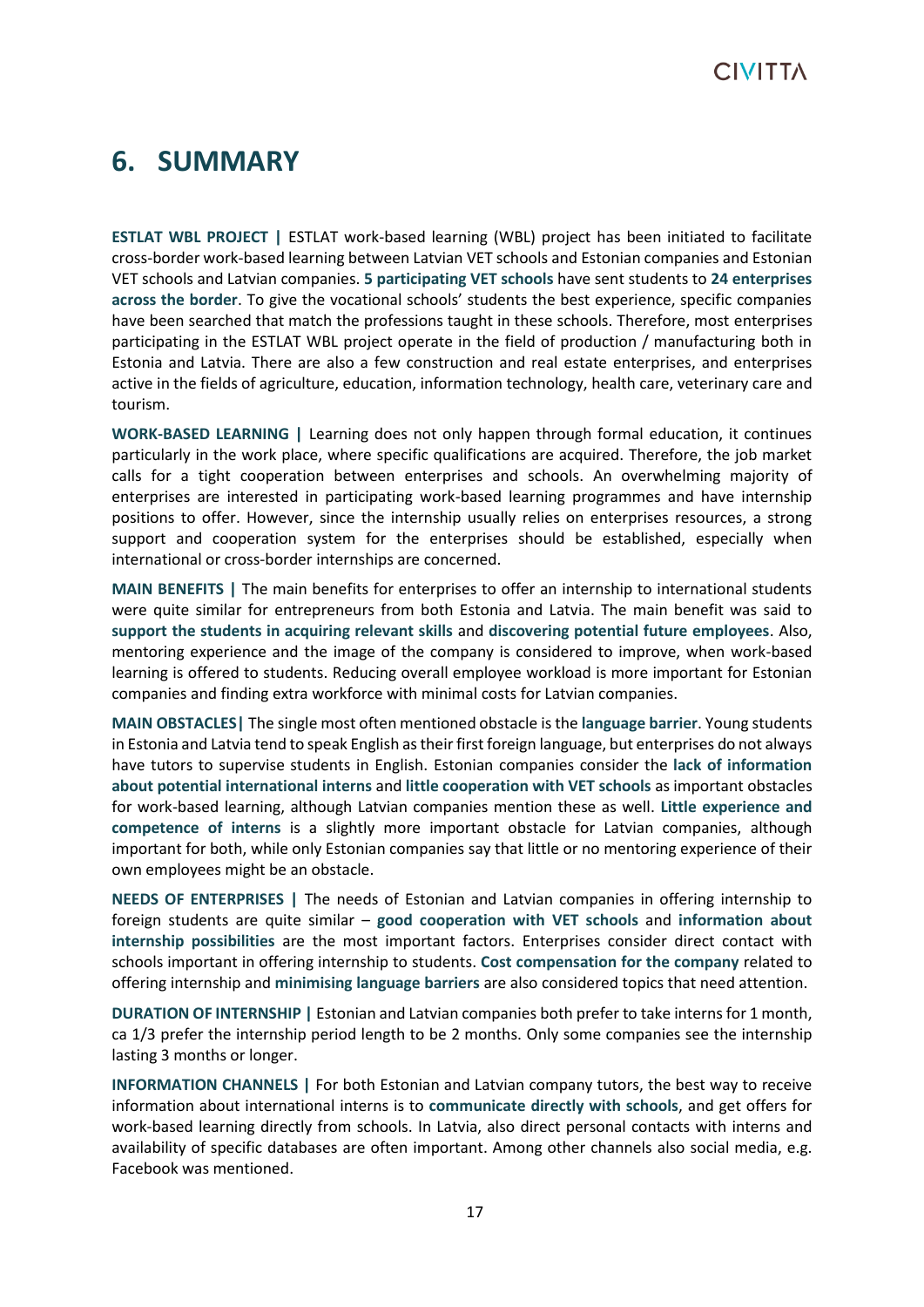# <span id="page-17-0"></span>**7. REFERENCES**

- 1. Latvia, overview, Estonian Ministry of Foreign Affairs, [https://vm.ee/en/countries/latvia?display=relations,](https://vm.ee/en/countries/latvia?display=relations) accessed on April 19th, 2019.
- 2. Delbi 2 new project for SME's![, http://www.delbi.eu/project-1,](http://www.delbi.eu/project-1) accessed on April 19<sup>th</sup>, 2019.
- 3. Ahhaa keskuses, Lottemaal ja Pärnu spaades vastanud läti turistid 2015.- 2016.a. väliskülastajate uuringu põhjal, EAS uuring, [https://static2.visitestonia.com/docs/3112794\\_vk-uuring2015-2016-lati-turistid.pdf,](https://static2.visitestonia.com/docs/3112794_vk-uuring2015-2016-lati-turistid.pdf) accessed on April 19<sup>th</sup>, 2019.
- 4. Eesti tööandjate valmisolek ja takistused õpipoisiõppe ja praktikakohtade pakkumiseks, Tööandjad, Tallinn 2016, [https://www.employers.ee/wp](https://www.employers.ee/wp-content/uploads/Ettev%C3%B5tjate-k%C3%BCsitlus-praktika-ja-%C3%B5pipoisi%C3%B5pe-2016-3.pdf)[content/uploads/Ettev%C3%B5tjate-k%C3%BCsitlus-praktika-ja-%C3%B5pipoisi%C3%B5pe-](https://www.employers.ee/wp-content/uploads/Ettev%C3%B5tjate-k%C3%BCsitlus-praktika-ja-%C3%B5pipoisi%C3%B5pe-2016-3.pdf)[2016-3.pdf,](https://www.employers.ee/wp-content/uploads/Ettev%C3%B5tjate-k%C3%BCsitlus-praktika-ja-%C3%B5pipoisi%C3%B5pe-2016-3.pdf) accessed on April 23rd, 2019.
- 5. Üle poole TTÜ välistudengitest kavatseb Eestisse tööle jääda, Tallinna Tehnikaülikool, 14.07.2015, [https://www.taltech.ee/ttu-uudised/uudised/avaleht-8/ule-poole-ttu](https://www.taltech.ee/ttu-uudised/uudised/avaleht-8/ule-poole-ttu-valistudengitest-kavatseb-eestisse-toole-jaada/)[valistudengitest-kavatseb-eestisse-toole-jaada/,](https://www.taltech.ee/ttu-uudised/uudised/avaleht-8/ule-poole-ttu-valistudengitest-kavatseb-eestisse-toole-jaada/) accessed on April 22<sup>nd</sup>, 2019.
- 6. Martin Laine, Välistudengitel napib praktikat, Pärnu Postimees, 20.11.2015, [https://www.ph.ee/koik-uudised/valistudengitel-napib-praktikat-620,](https://www.ph.ee/koik-uudised/valistudengitel-napib-praktikat-620) accessed on April 19<sup>th</sup>, 2019.
- 7. Aiga Pelane, Number of foreigners working in Latvia grows steadily, Public broadcasting of Latvia, 30.03.2017, [https://eng.lsm.lv/article/economy/economy/number-of-foreigners](https://eng.lsm.lv/article/economy/economy/number-of-foreigners-working-in-latvia-grows-steadily.a230436/)[working-in-latvia-grows-steadily.a230436/,](https://eng.lsm.lv/article/economy/economy/number-of-foreigners-working-in-latvia-grows-steadily.a230436/) accessed on May 15<sup>th</sup>, 2019.
- 8. Ministry wants to bring in 2,000 foreign workers via Enterprise Estonia, ERR, 21.03.2018, [https://news.err.ee/691051/ministry-wants-to-bring-in-2-000-foreign-workers-via](https://news.err.ee/691051/ministry-wants-to-bring-in-2-000-foreign-workers-via-enterprise-estonia)[enterprise-estonia,](https://news.err.ee/691051/ministry-wants-to-bring-in-2-000-foreign-workers-via-enterprise-estonia) accessed on April 24<sup>th</sup>, 2019.
- 9. Eesti hariduse ja tööturu vajaduste kokkusobitamine, Tööandjate Keskliit 2015, [https://www.employers.ee/wp](https://www.employers.ee/wp-content/uploads/images_pdf_EESTI_HARIDUSE_JA_TOOTURU_VAJADUSTE_KOKKUSOBITAMINE.pdf)[content/uploads/images\\_pdf\\_EESTI\\_HARIDUSE\\_JA\\_TOOTURU\\_VAJADUSTE\\_KOKKUSOBITAM](https://www.employers.ee/wp-content/uploads/images_pdf_EESTI_HARIDUSE_JA_TOOTURU_VAJADUSTE_KOKKUSOBITAMINE.pdf) [INE.pdf,](https://www.employers.ee/wp-content/uploads/images_pdf_EESTI_HARIDUSE_JA_TOOTURU_VAJADUSTE_KOKKUSOBITAMINE.pdf) accessed on April 22<sup>nd</sup>, 2019.
- 10. Õpipoisiõpe, Haridus- ja Teadusministeerium, [https://www.hm.ee/et/opipoiss,](https://www.hm.ee/et/opipoiss) accessed on April 20<sup>th</sup>, 2019.
- 11. Education Projects, Innove, [https://www.innove.ee/en/education-projects/,](https://www.innove.ee/en/education-projects/) accessed on April 20th, 2019.
- 12. Country specific needs analysis report for three Baltic countries Lithuania, Latvia, Estonia, Erasmus+ Programme, BAFA, 2017, [https://www.kpmpc.lt/kpmpc/wp](https://www.kpmpc.lt/kpmpc/wp-content/uploads/2017/03/Need-Analysis-19-06-2017.pdf)[content/uploads/2017/03/Need-Analysis-19-06-2017.pdf,](https://www.kpmpc.lt/kpmpc/wp-content/uploads/2017/03/Need-Analysis-19-06-2017.pdf) accessed on May 14th, 2019.
- 13. Erasmus+ Strategic partnerships ILP4WBL "Individual approach and individual learning plan in WBL: Training for WBL tutors" (2018-1-LV01-KA202-047004) report.
- 14. Mihkel Nestor, Kirsti Nurmela, Kutseharidus ja muutuv tööturg. Tööandjate uuringu lühikokkuvõte. PRAXIS 2013, [http://www.praxis.ee/wp](http://www.praxis.ee/wp-content/uploads/2014/03/Kutseharidus-ja-muutuv-t%C3%B6%C3%B6turg.-T%C3%B6%C3%B6andjate-uuringu-l%C3%BChiversioon.pdf)[content/uploads/2014/03/Kutseharidus-ja-muutuv-t%C3%B6%C3%B6turg.-](http://www.praxis.ee/wp-content/uploads/2014/03/Kutseharidus-ja-muutuv-t%C3%B6%C3%B6turg.-T%C3%B6%C3%B6andjate-uuringu-l%C3%BChiversioon.pdf) [T%C3%B6%C3%B6andjate-uuringu-l%C3%BChiversioon.pdf,](http://www.praxis.ee/wp-content/uploads/2014/03/Kutseharidus-ja-muutuv-t%C3%B6%C3%B6turg.-T%C3%B6%C3%B6andjate-uuringu-l%C3%BChiversioon.pdf) accessed on April 23rd, 2019.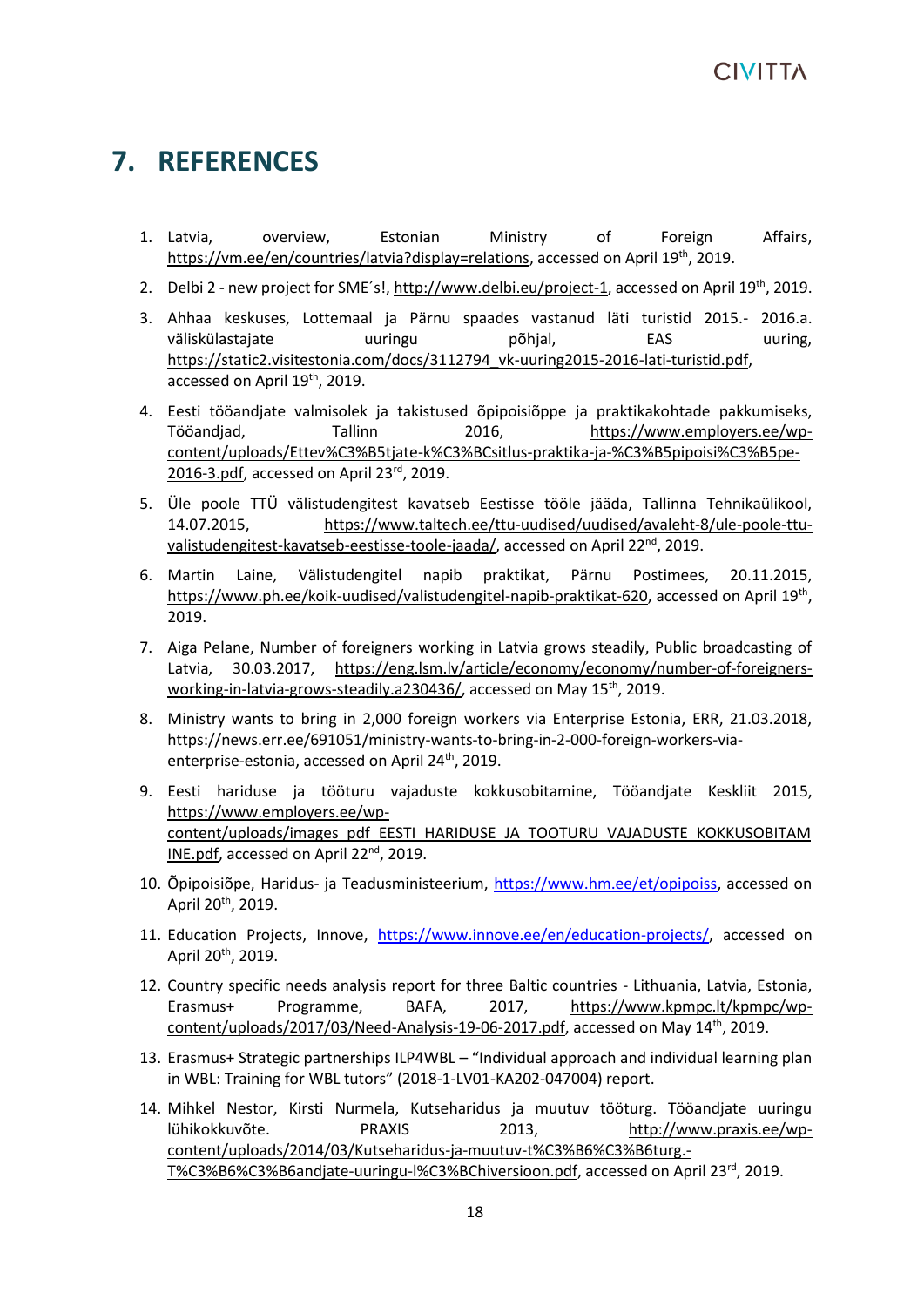- 15. [Toomas Tamsar, V](https://www.aripaev.ee/a/toomas-tamsar)älistudengid Eestisse praktikale ja tööle, Äripäev, 15.08.2018, [https://www.aripaev.ee/arvamused/2018/08/15/toomas-tamsar-valistudengid-eestisse](https://www.aripaev.ee/arvamused/2018/08/15/toomas-tamsar-valistudengid-eestisse-praktikale-ja-toole)[praktikale-ja-toole,](https://www.aripaev.ee/arvamused/2018/08/15/toomas-tamsar-valistudengid-eestisse-praktikale-ja-toole) accessed on April 22<sup>nd</sup>, 2019.
- 16. ESF projekts «Profesionālo izglītības iestāžu audzēkņu dalība darba vidē balstītās mācībās un mācību praksēs uzņēmumos» Nr. 8.5.1.0/16/I/001 atbilstoši SAM 8.5.1, [http://www.lddk.lv/projekts/darba-vide-balstitas-macibas/,](http://www.lddk.lv/projekts/darba-vide-balstitas-macibas/) accessed on January 24<sup>th</sup>, 2020.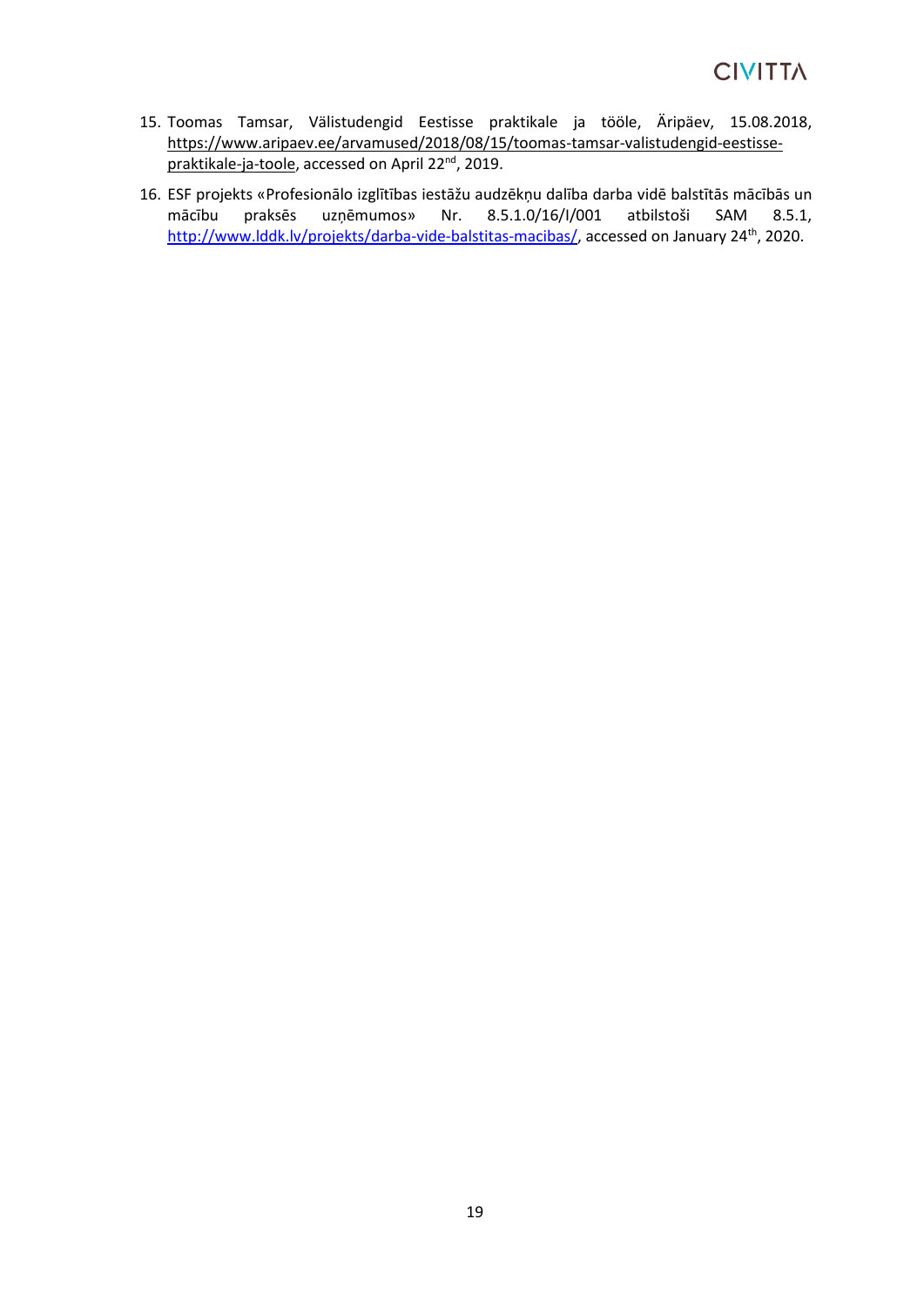## <span id="page-19-0"></span>**8. ANNEX – QUESTIONNAIRE TO ENTERPRISES**

#### **ABOUT THE COMPANY:**

#### 1. Company's name

Insert an answer

### 2. Company's main field of operation

Select one

- Production / manufacturing
- Agriculture / forestry / fishery/ environmental sciences
- Finance / accounting/ banking / insurance
- Wholesale and retail
- Construction / real estate
- Media/ Culture / arts / entertainment / sport
- Education / science
- Electronics / telecommunication
- Energetics / electricity
- Health care / social care
- Information technology
- Sales /Marketing / advertising
- Tourism / hotels / catering
- Transport / logistics
- Other specify

#### **INTERNSHIP RELATED QUESTIONS:**

#### 3. Does your company offer an internship to vocational students?

- No
- Yes, to local students
- Yes, to international students (e.g. Latvia, Erasmus programme)

#### ‒ Specify which nationality

Select one or multiple (local&international)

### 4. What are/would be the main benefits for your company to offer an internship to **international** students?

Rank 3 choices in order of importance

- Discover potential future employees
- Reduce overall employee workload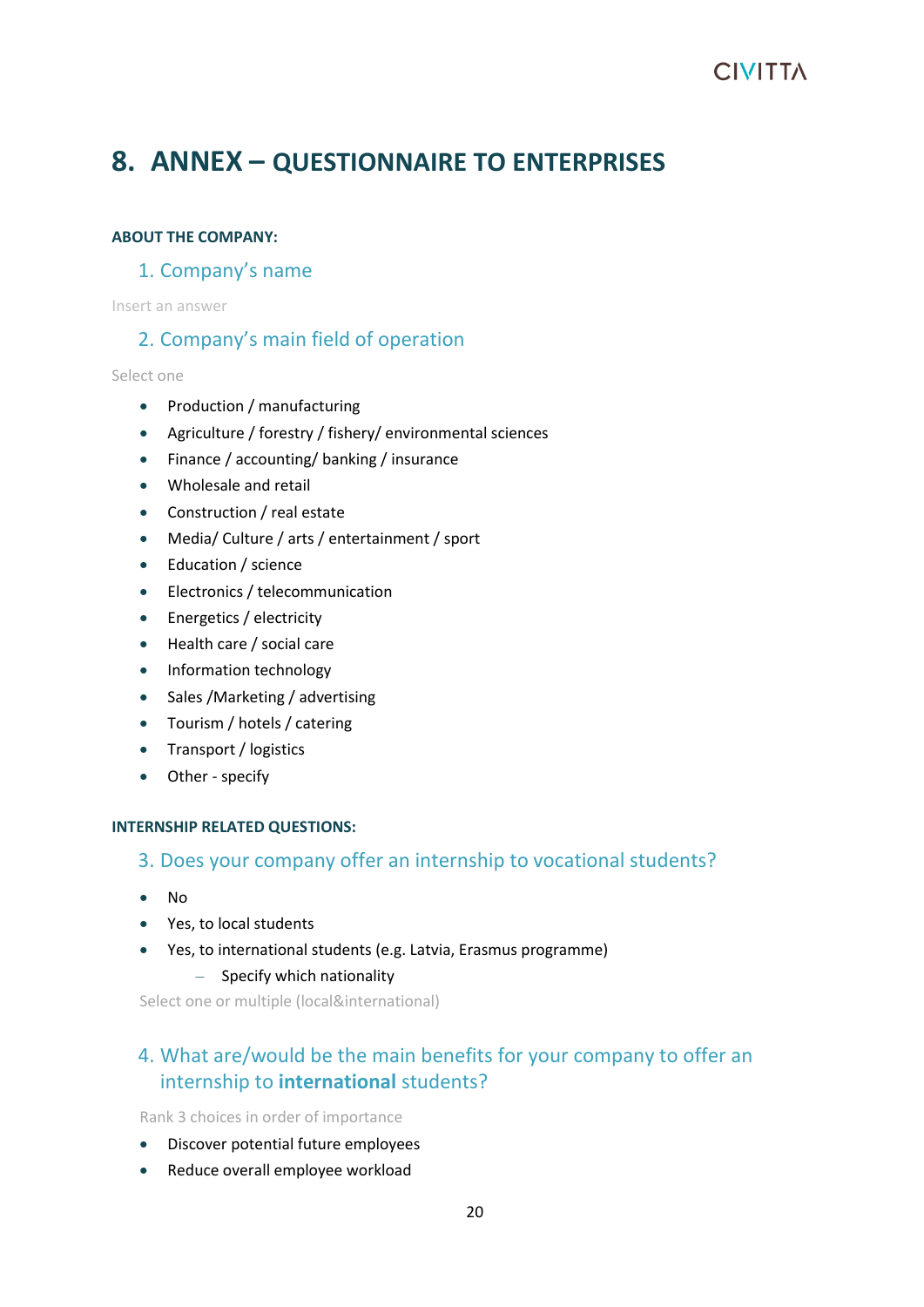- Minimal or no cost for an extra set of hands
- Support the students acquiring relevant skills
- Mentoring is beneficial for the employees
- The intern's native language is beneficial for the company
- Increasing the company's image
- No benefits
- Other specify

### 5. What are the main obstacles in offering an internship to **international**  students?

Rank 5 choices in order of importance

- Little cooperation between the company and schools
- Lack of information about potential international interns
- Lack of information about the curricula and internship objectives
- Curricula does not meet the needs of the company
- Little experience and competence of interns
- Little or no mentoring experience of your employees
- Lack of mentors/high workload of mentors in your company
- Not enough work to offer to interns
- Interns might access to confidential business information
- Scarce payment opportunities for interns
- Possible internship-associated expenses
- Language barriers
- Cultural differences
- No obstacles
- Other specify

### 6. What do you, as a company, need in order to offer an internship to a **foreign** student?

Rank 3 choices in order of importance

- More information about internship possibilities
- Good cooperation with schools
- Minimizing language barriers language learning support for the employees
- Additional mentor-training for the employees
- Internship cost compensation for the company
- Remuneration for mentoring
- Support from schools with internship related documentation
- Other specify

### 7. If your company is willing to offer internship to the international students, what would be the preferred duration?

Choose one